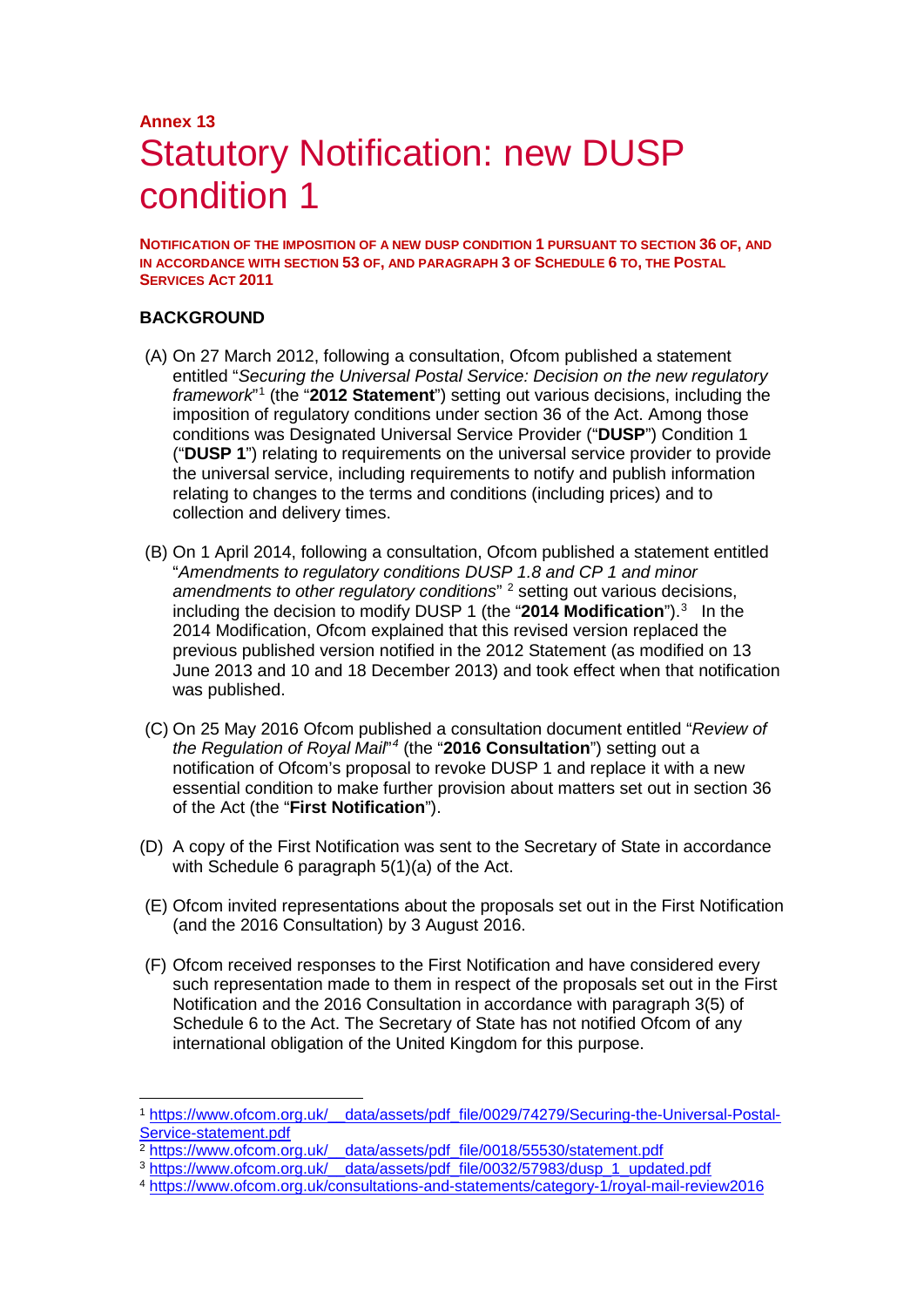#### **DECISION**

- 1. In accordance with section 53 of, and paragraph 3 of Schedule 6 to, the Act and pursuant to powers and duties in section 36 of the Act:
	- (a) Ofcom hereby revokes DUSP 1 with effect from the date of publication of this Notification. Section 16 of the Interpretation Act 1978 shall apply as if this revocation were a repeal of an enactment by an Act of Parliament.
	- (b) Ofcom hereby imposes on Royal Mail a new designated USP condition, as specified in the Schedule to this Notification, to make provision for matters set out in section 36 which shall take effect on the date of publication of this Notification and shall, unless otherwise stated, have effect until the publication of a notification under the Act revoking such condition.
- 2. The effect of, and Ofcom's reasons for making, this decision are set out in the accompanying statement.

#### **Ofcom's duties and legal tests**

- 3. Ofcom is satisfied that this decision satisfies the general test in paragraph 1 of Schedule 6 to this Act and the requirements of section 36 of the Act.
- 4. In making this decision, Ofcom has considered and acted in accordance with its principal duty in section 29 of the Act and its general duties in section 3 of the Communications Act 2003.

#### **Interpretation**

- 5. Except insofar as the context otherwise requires, words or expressions shall have the meaning assigned to them in this Notification and otherwise any word or expression shall have the same meaning as it has been ascribed for the purpose of Part 3 of the Act or for the purpose of DUSP 1 (as relevant).
- 6. In this Notification—
	- (c) "**2012 Statement**" has the meaning given to it in recital (A) to this Notification;
	- (d) "**2014 Modification**" has the meaning given to it in recital (B) to this Notification;
	- (e) "**2016 Consultation**" has the meaning given to it in recital (C) to this Notification;
	- (f) "**Act**" means the Postal Services Act 2011 (c.5);
	- (g) "**DUSP 1**" means the Designated Universal Service Provider condition referred to in recital (A) of this Notification which was imposed on Royal Mail with effect from 1 April 2012, as modified on 13 June 2013, 10 and 18 December 2013 and 1 April 2014;
	- (h) "**First Notification**" has the meaning given to it in recital (C) to this Notification;
	- (i) "**Ofcom**" means the Office of Communications; and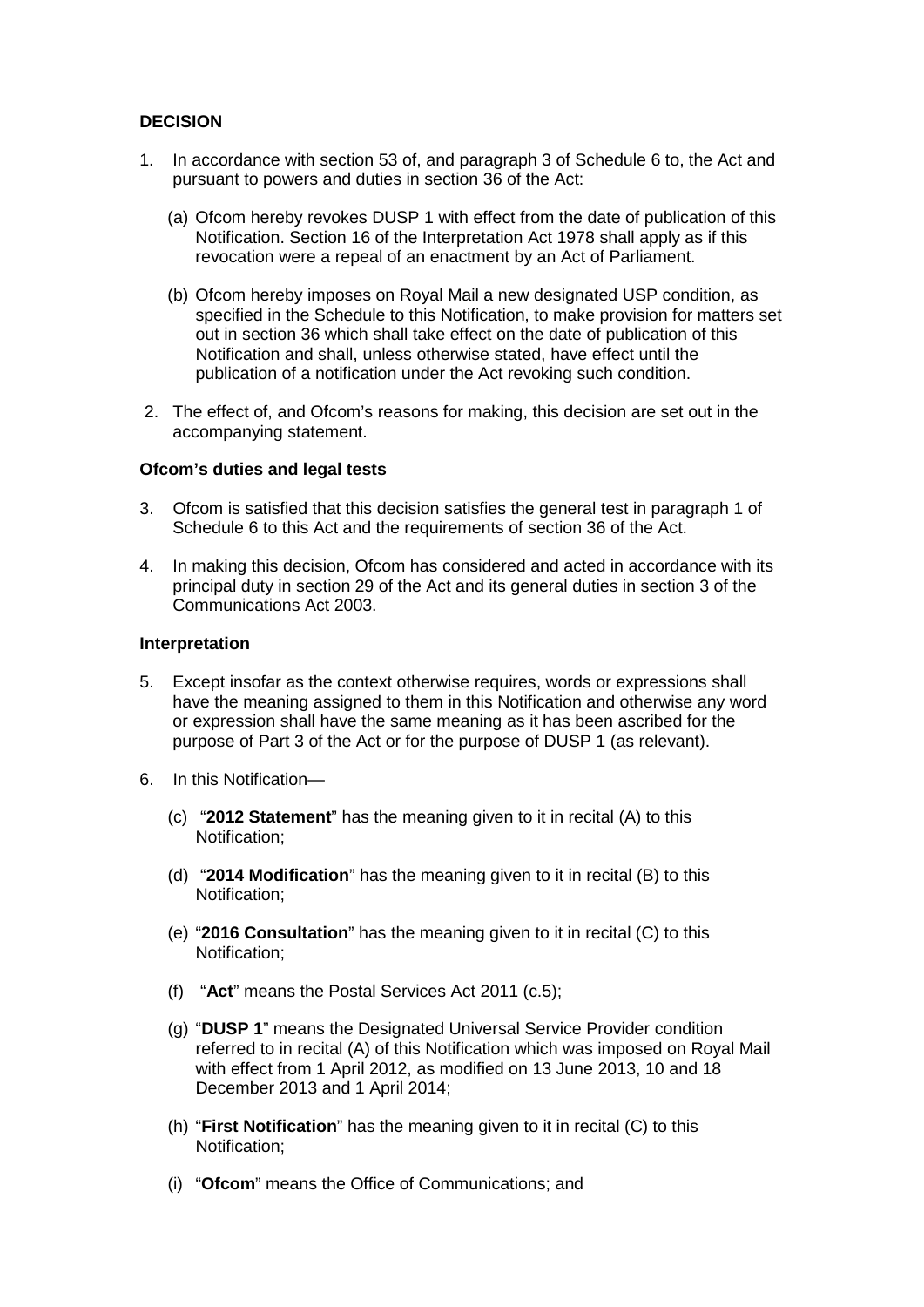- (j) "**Royal Mail**" means Royal Mail Group Limited, whose registered company number in England and Wales is 04138203, which is the current universal service provider for the purposes of section 36 of the Act.
- 7. For the purpose of interpreting this Notification—
	- (a) headings and titles shall be disregarded;
	- (b) expressions cognate with those referred to in this Notification shall be construed accordingly;
	- (c) the Interpretation Act 1978 (c. 30) shall apply as if this Notification were an Act of Parliament.
- 8. The Schedule to this Notification shall form part of this Notification.

Signed by

Clirley.

#### **Jonathan Oxley**

#### **Group Director, Competition Group**

A person duly authorised by Ofcom under paragraph 18 of the Schedule to the Office of Communications Act 2002

1 March 2017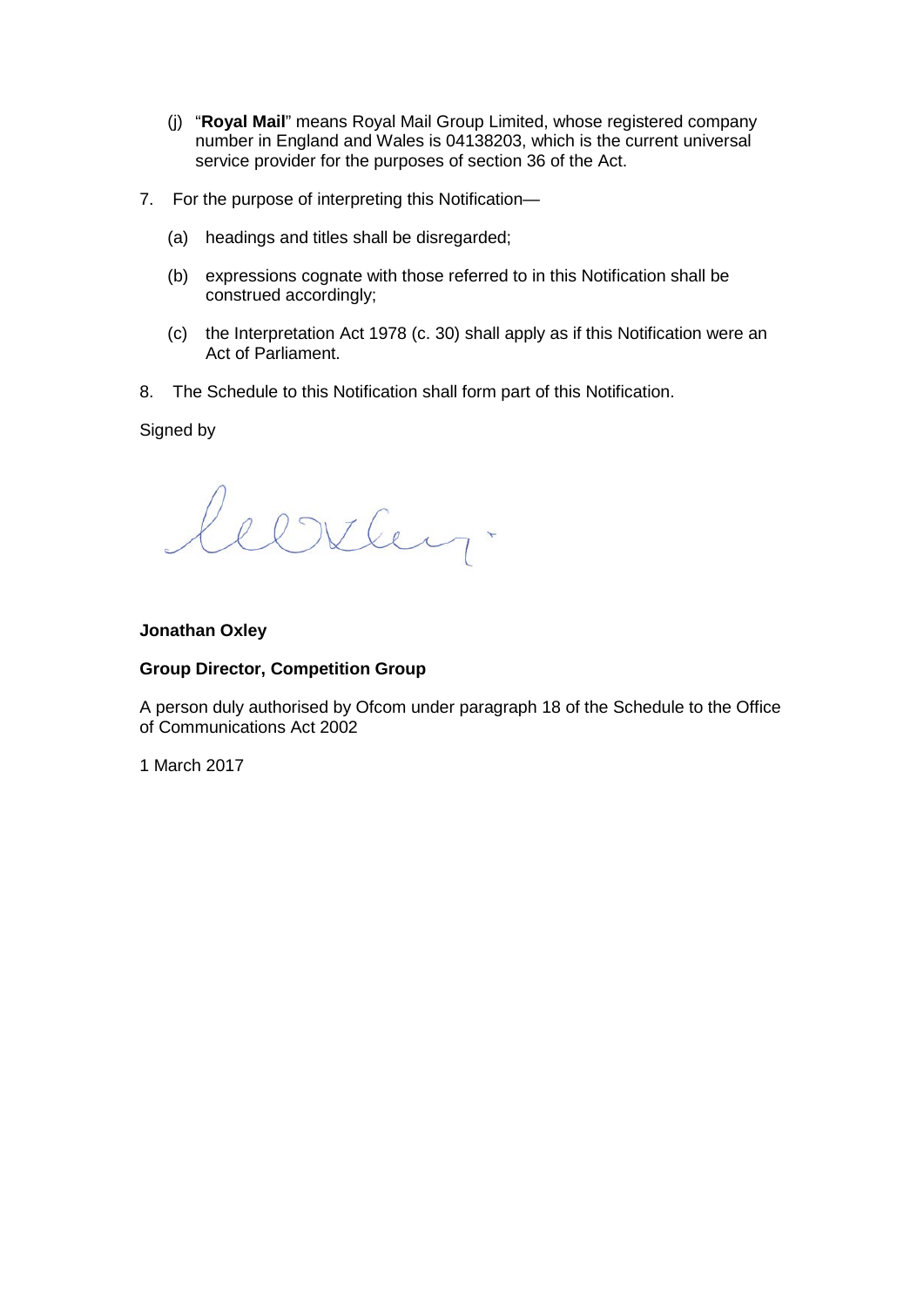# DUSP Condition 1

#### **DESIGNATED USP CONDITION 1**

#### **SERVICES, ACCESS POINTS, PERFORMANCE TARGETS, NOTIFICATION AND PUBLICATION AND CONTINGENCY PLANNING**

#### **1.1. Application, definitions and interpretation**

| <b>DUSP</b><br>1.1.1 |     | This Designated USP condition ("DUSP Condition") shall apply to the<br>universal service provider.                                                                                                                                                                                                                                           |
|----------------------|-----|----------------------------------------------------------------------------------------------------------------------------------------------------------------------------------------------------------------------------------------------------------------------------------------------------------------------------------------------|
| <b>DUSP</b>          |     | In this DUSP Condition-                                                                                                                                                                                                                                                                                                                      |
| 1.1.2                |     | (a) "Act" means the Postal Services Act 2011 (c.5);                                                                                                                                                                                                                                                                                          |
|                      |     | (b) "actual routing time" means the period in working days, between the<br>deemed date of collection of a postal packet and the deemed delivery<br>date of that packet;                                                                                                                                                                      |
|                      |     | (c) "appointed date" means 1 October 2011;                                                                                                                                                                                                                                                                                                   |
|                      |     | (d) "appropriate testing methodology" means a testing methodology<br>which is:                                                                                                                                                                                                                                                               |
|                      |     | (i). representative of the range of services and customers for whom<br>these performance targets are relevant;                                                                                                                                                                                                                               |
|                      |     | (ii). capable of providing results with measurable statistical<br>significance; and                                                                                                                                                                                                                                                          |
|                      |     | (iii). compliant with Article 16 of the Directive;                                                                                                                                                                                                                                                                                           |
|                      |     | with reference where relevant to harmonised standards adopted under<br>Article 20 of the Directive.                                                                                                                                                                                                                                          |
|                      |     | (e) "blind" means registered as blind under the provisions of the National<br>Assistance Act 1948;                                                                                                                                                                                                                                           |
|                      |     | (f) "Certificate of Posting" means a document issued or validated by a<br>post office affirming that a postal packet has been deposited for<br>conveyance;                                                                                                                                                                                   |
|                      |     | (g) "Christmas period" means the period commencing on the first<br>Monday in December in any year and ending at the start of the first<br>working day after the New Year public holiday in the following year or,<br>in Scotland, at the start of the first working day after the Scottish New<br>Year public holiday in the following year; |
|                      |     | (h) "Consumer Advocacy Bodies" means Citizens Advice, Citizens<br>Advice Scotland and the General Consumer Council for Northern<br>Ireland;                                                                                                                                                                                                  |
|                      | (i) | "deemed date of collection" has the meaning given in DUSP<br>1.2.1(b);                                                                                                                                                                                                                                                                       |
|                      | (j) | "deemed delivered", in relation to a performance target applicable to<br>a postal packet, means any of                                                                                                                                                                                                                                       |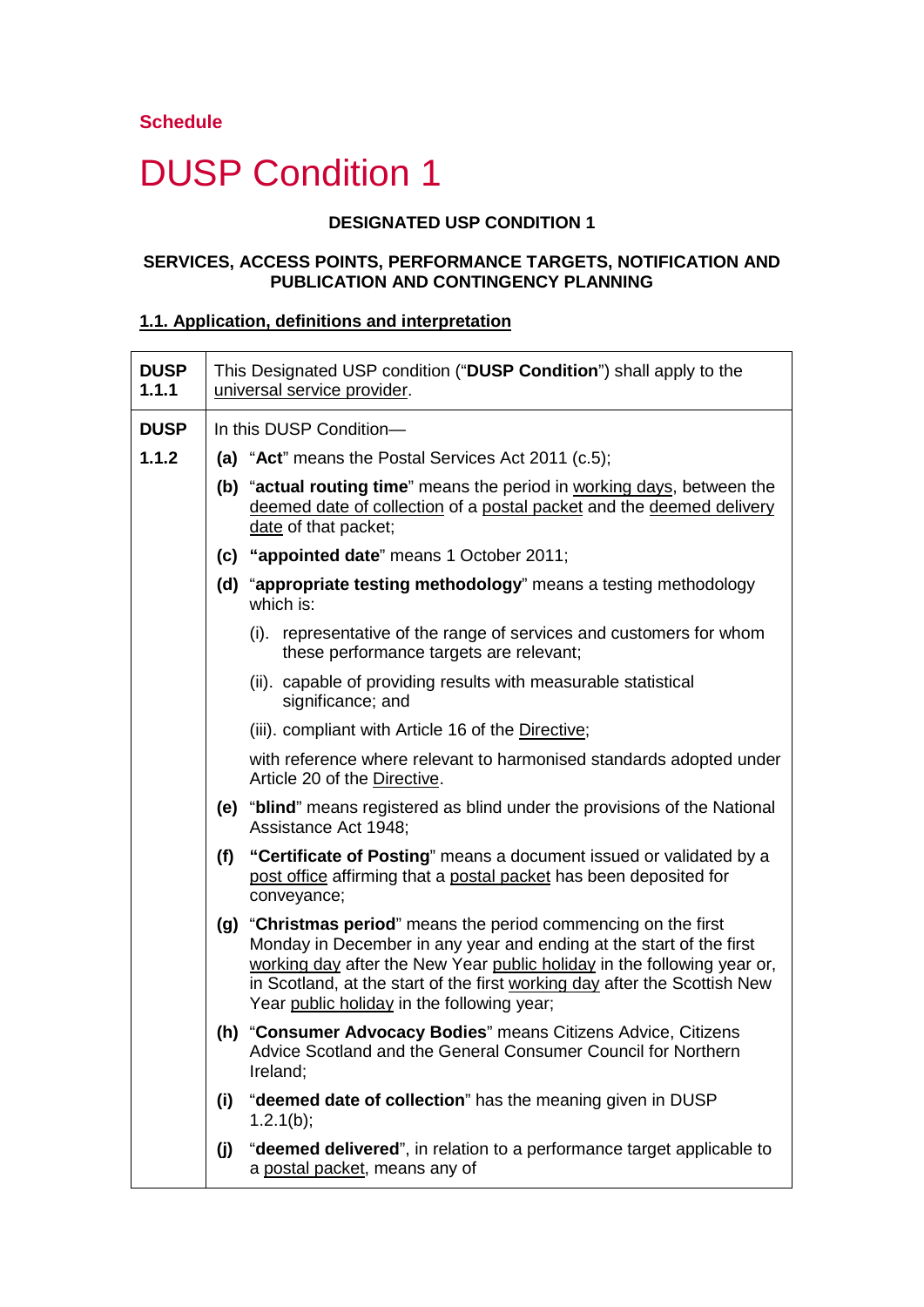|     | (i)   | delivered or attempted to be delivered to the address given on<br>the postal packet;                                                                                                                                                                                                                                                                                                                                                                                                                                                        |
|-----|-------|---------------------------------------------------------------------------------------------------------------------------------------------------------------------------------------------------------------------------------------------------------------------------------------------------------------------------------------------------------------------------------------------------------------------------------------------------------------------------------------------------------------------------------------------|
|     | (ii)  | delivered to a person named as the addressee on the postal<br>packet; or                                                                                                                                                                                                                                                                                                                                                                                                                                                                    |
|     | (iii) | delivered to an alternative delivery point approved by OFCOM.                                                                                                                                                                                                                                                                                                                                                                                                                                                                               |
|     |       | (k) "deemed delivery date" means the earlier of -                                                                                                                                                                                                                                                                                                                                                                                                                                                                                           |
|     | (i)   | the date upon which a postal packet is delivered to the address<br>given on the postal packet;                                                                                                                                                                                                                                                                                                                                                                                                                                              |
|     | (ii)  | the date upon which a postal packet is delivered to a person<br>named as the addressee on the postal packet;                                                                                                                                                                                                                                                                                                                                                                                                                                |
|     | (iii) | the date upon which a postal packet is delivered to an alternative<br>delivery point requested by the addressee or approved by<br>OFCOM:                                                                                                                                                                                                                                                                                                                                                                                                    |
|     | (iv)  | the date upon which an unsuccessful attempt is made to deliver<br>the postal packet in accordance with (i), (ii) or (iii) and the<br>universal service provider offers the addressee a choice of<br>redelivery within a reasonable period and an opportunity to<br>collect the postal packet from any of the following places—                                                                                                                                                                                                              |
|     |       | o a post office;                                                                                                                                                                                                                                                                                                                                                                                                                                                                                                                            |
|     |       | a delivery office; or<br>$\circ$                                                                                                                                                                                                                                                                                                                                                                                                                                                                                                            |
|     |       | o another collection point approved by OFCOM for the<br>purposes of this paragraph.                                                                                                                                                                                                                                                                                                                                                                                                                                                         |
| (1) |       | "delivery office" means an office managed by the universal service<br>provider for the purposes of processing postal packets immediately<br>prior to the activity of delivery to the addressee.                                                                                                                                                                                                                                                                                                                                             |
|     |       | (m) "Directive" means Directive 97/67/EC of the European Parliament and<br>of the Council on common rules for the development of the internal<br>market of Community postal services and the improvement of quality<br>of service, as amended by Directive 2002/39/EC of the European<br>Parliament and of the Council of 10 June 2001, Regulation (EC) No<br>1882/2003 of the European Parliament and of the Council of 29<br>September 2003 and Directive 2008/6/EC of the European Parliament<br>and of the Council of 20 February 2008; |
|     |       | (n) "domestic", in relation to a postal service, means the service is for the<br>conveyance of postal packets from access points in the United<br>Kingdom to addresses in the United Kingdom.                                                                                                                                                                                                                                                                                                                                               |
|     |       | (o) "EU office of exchange" means a facility for-                                                                                                                                                                                                                                                                                                                                                                                                                                                                                           |
|     | (i)   | the collection by a universal service provider of postal packets<br>originating from a country within the European Union other than<br>the United Kingdom, for onward conveyance and delivery within<br>the United Kingdom; or                                                                                                                                                                                                                                                                                                              |
|     | (ii)  | the deposit by a universal service provider of postal packets<br>originating from the United Kingdom, for onward conveyance<br>and delivery to a country within the European Union other than<br>the United Kingdom;                                                                                                                                                                                                                                                                                                                        |
|     |       | (p) "eligible items" means                                                                                                                                                                                                                                                                                                                                                                                                                                                                                                                  |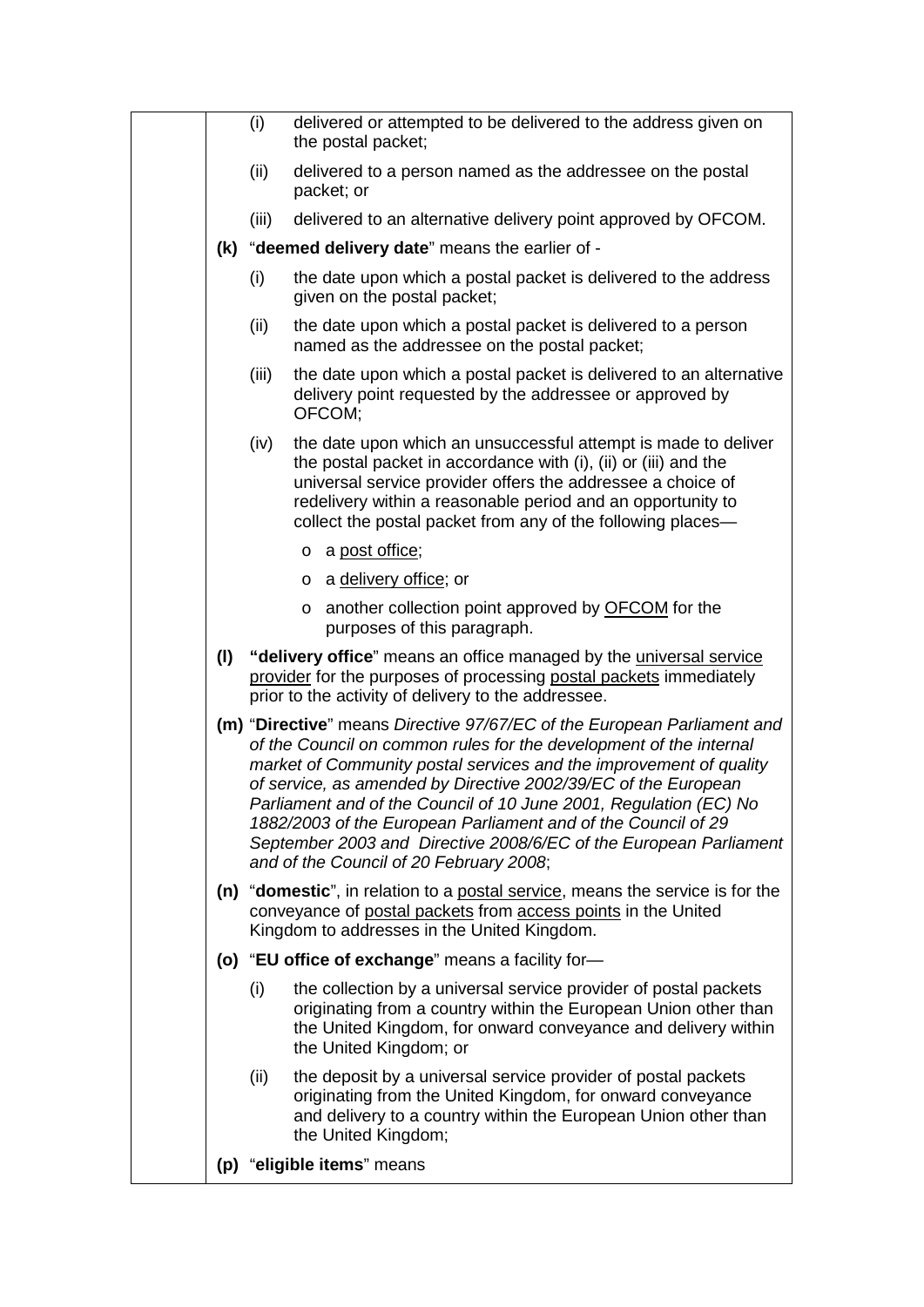|  | (i)      | books, papers and letters which are prepared for use by blind or<br>partially sighted people,                                                                                                                                                                                                                                                                                                                        |
|--|----------|----------------------------------------------------------------------------------------------------------------------------------------------------------------------------------------------------------------------------------------------------------------------------------------------------------------------------------------------------------------------------------------------------------------------|
|  | (ii)     | papers sent to anyone to be prepared or impressed so blind or<br>partially sighted people can use them,                                                                                                                                                                                                                                                                                                              |
|  | (iii)    | relief maps, machines, frames and attachments for making<br>impressions for blind or partially sighted people to use,                                                                                                                                                                                                                                                                                                |
|  | (iv)     | writing frames and attachments for blind or partially sighted<br>people to use,                                                                                                                                                                                                                                                                                                                                      |
|  | (v)      | Braille instruction manuals,                                                                                                                                                                                                                                                                                                                                                                                         |
|  | (vi)     | games (including card games) for blind or partially sighted<br>people,                                                                                                                                                                                                                                                                                                                                               |
|  | (vii)    | mathematical appliances and attachments for blind or partially<br>sighted people,                                                                                                                                                                                                                                                                                                                                    |
|  | (viii)   | recordings of readings from printed sources, such as books,<br>journals, newspapers, periodicals or similar publications,                                                                                                                                                                                                                                                                                            |
|  | (ix)     | equipment used to play such recordings,                                                                                                                                                                                                                                                                                                                                                                              |
|  | (x)      | metal plates impressed or sent for impressing for use by blind or<br>partially sighted people,                                                                                                                                                                                                                                                                                                                       |
|  | (xii)    | supplies of covers, envelopes and labels for sending articles for<br>use by blind or partially sighted people,                                                                                                                                                                                                                                                                                                       |
|  | (xii)    | watches, clocks, timers, tools and measuring equipment<br>designed for blind or partially sighted people to use,                                                                                                                                                                                                                                                                                                     |
|  | (xiii)   | walking sticks adapted for blind or partially sighted people,                                                                                                                                                                                                                                                                                                                                                        |
|  |          | (xiv) harnesses for guide dogs; and                                                                                                                                                                                                                                                                                                                                                                                  |
|  | (xv)     | computer disks and CDs which are prepared for blind or partially<br>sighted people;                                                                                                                                                                                                                                                                                                                                  |
|  |          | (q) "insured item" means a postal packet the value of which has been<br>declared to a <i>universal service provider</i> and of which, in the event of<br>its theft or loss or damage in the course of its conveyance by post, the<br>universal service provider has agreed to pay to the sender the<br>declared value or such lesser sum as is consistent with the provision<br>of the service at affordable prices; |
|  |          | (r) "latest delivery time" means, for each UK address, the time<br>expressed in minutes past an hour by which the universal service<br>provider endeavours to make a delivery every working day in<br>accordance with the <i>universal service provider's</i> classification, as at 1<br>December 2005, of addresses as either "urban" or "rural";                                                                   |
|  | by post; | (s) "letter box" includes any pillar box, wall box, or other box or<br>receptacle provided by a postal operator for the purpose of receiving<br>postal packets, or any class of postal packets for onwards conveyance                                                                                                                                                                                                |
|  |          | (t) "meter" means a method of evidencing payment for postal services<br>provided by a <i>universal service provider</i> which involve the conveyance<br>of a postal packet, through which the sender having paid in advance<br>for postage applies an impression to a visible surface of the postal<br>packet using a franking machine licensed by the universal service                                             |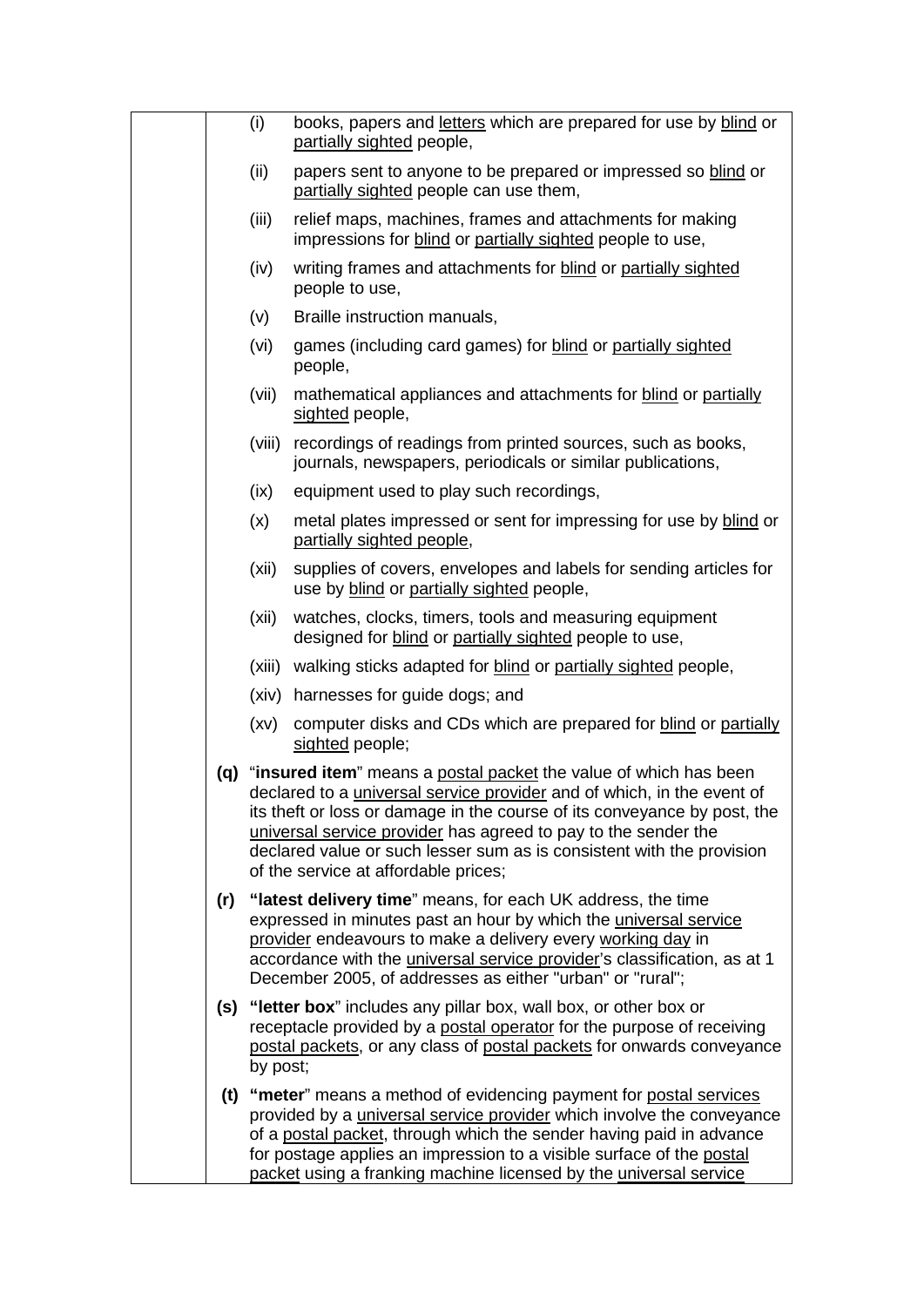|  | provider; |                                                                                                                                                                                                                                                                                                                                                             |
|--|-----------|-------------------------------------------------------------------------------------------------------------------------------------------------------------------------------------------------------------------------------------------------------------------------------------------------------------------------------------------------------------|
|  |           | (u) "partially sighted" means certified by an ophthalmologist, doctor or<br>ophthalmic optician as having vision which cannot be improved using<br>optical aids (including magnifiers) or additional illumination to allow 12<br>point sized print to be read at a comfortable reading distance;                                                            |
|  |           | (v) "post office" means any premises or vehicle in the United Kingdom<br>from which postal services are provided directly to the public;                                                                                                                                                                                                                    |
|  |           | (w) "postcode area" means a geographical area indicated by the letters<br>preceding the first number in the code, as the code is set out in the<br>postcode address file;                                                                                                                                                                                   |
|  |           | (x) "postcode address file" has the meaning given in s.116(3) Postal<br>Services Act 2000;                                                                                                                                                                                                                                                                  |
|  |           | (y) "postcode district" means a geographical area indicated by the<br>(alphabetical) letters and numbers in a postcode preceding the space<br>in the code, as the code is set out in the postcode address file-;                                                                                                                                            |
|  |           | (z) "proof of delivery" means a copy of a signature, or other evidence<br>from the recipient in confirmation of receipt, obtained on delivery of a<br>postal packet;                                                                                                                                                                                        |
|  |           | (aa) "public holiday" means Christmas Day, Good Friday or a day which is<br>a bank holiday under the Banking and Financial Dealings Act 1971 in<br>any part of the United Kingdom, and, in relation to a particular territory<br>or place, any day in relation to which OFCOM has by direction<br>provided for an exception at that place under DUSP 1.3.2; |
|  |           | (bb) "registered item" means a postal packet which has been registered<br>with the universal service provider in connection with its conveyance<br>by post and for which an amount determined by the universal service<br>provider is payable to the sender in the event of theft or loss of or<br>damage to it in the course of its conveyance by post;    |
|  |           | (cc) "ROW office of exchange" means a facility for-                                                                                                                                                                                                                                                                                                         |
|  | (i)       | the collection by a <i>universal service provider</i> of postal packets<br>originating from a country outside the European Union, for<br>onward conveyance and delivery within the United Kingdom; or                                                                                                                                                       |
|  | (ii)      | the deposit by a <i>universal service provider</i> of postal packets<br>originating from the United Kingdom, for onward conveyance<br>and delivery to a country outside the European Union.                                                                                                                                                                 |
|  |           | (dd) "Royal Mail" means Royal Mail Group Limited, whose registered<br>company number in England and Wales is 04138203;                                                                                                                                                                                                                                      |
|  |           | (ee) "single piece service" means a postal service for a conveyance of an<br>individual postal packet to the addressee, whose price per postal<br>packet is not subject to any discounts related to-                                                                                                                                                        |
|  | (i)       | the number of postal packets sent in connection with the person<br>who paid for the service;                                                                                                                                                                                                                                                                |
|  | (ii)      | the positioning or formatting of text on the postal packet;                                                                                                                                                                                                                                                                                                 |
|  | (iii)     | the use of markings which facilitate the use of machines to sort<br>postal packets;                                                                                                                                                                                                                                                                         |
|  | (iv)      | presortation into geographical areas for delivery; or                                                                                                                                                                                                                                                                                                       |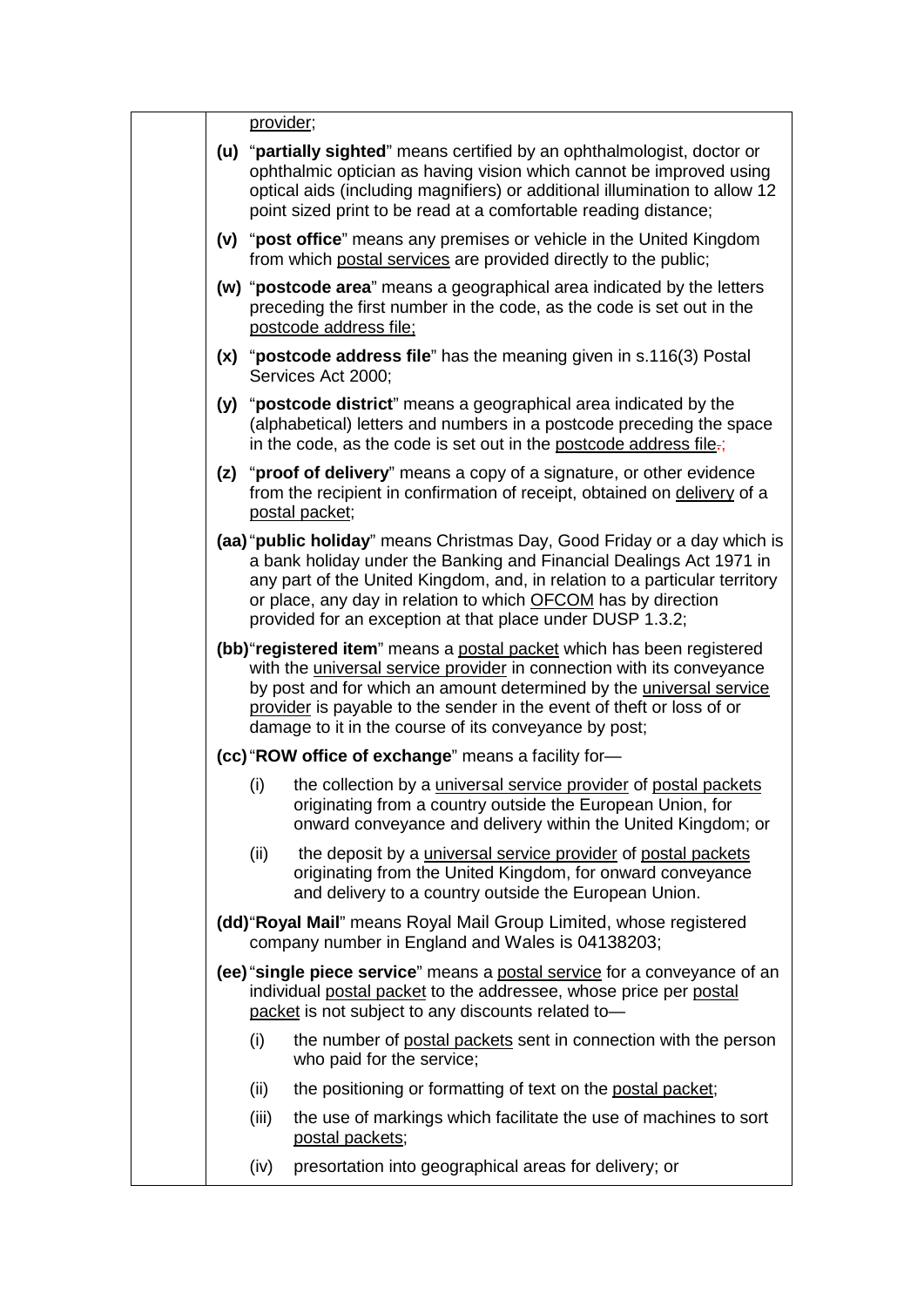|             | the purchase of any other conveyance of the same or any other<br>(v)<br>postal packet.                                                                                                                                                                                                                                                                                                                                                                                                                            |
|-------------|-------------------------------------------------------------------------------------------------------------------------------------------------------------------------------------------------------------------------------------------------------------------------------------------------------------------------------------------------------------------------------------------------------------------------------------------------------------------------------------------------------------------|
|             | (ff) "specified collection time" means, in relation to an access point used<br>in the provision of a service set out in Condition DUSP 1.4, that period<br>of time within which the <i>universal service provider</i> endeavours to make<br>a collection in accordance with the <i>universal service provider's</i><br>classification of such <b>access points</b> as at 1 December 2005 as either<br>"commercial area", "town/city area", "rest of UK", "deep rural",<br>"business box" or "Post Office branch". |
|             | (gg) "target routing time" means the target maximum time for conveying<br>postal packets from the access point to the delivery point in the<br>provision of a postal service;                                                                                                                                                                                                                                                                                                                                     |
|             | (hh) "tracking facility" means a facility enabling a sender to monitor the<br>progress of a postal packet through the postal network;                                                                                                                                                                                                                                                                                                                                                                             |
|             | (ii) "USO" means products and/or services provided by Royal Mail for the<br>purpose of complying with Royal Mail's obligations imposed by any<br>designated USP condition;                                                                                                                                                                                                                                                                                                                                        |
|             | (jj) "working day" means any day which is not:                                                                                                                                                                                                                                                                                                                                                                                                                                                                    |
|             | (a)<br>a Sunday; or                                                                                                                                                                                                                                                                                                                                                                                                                                                                                               |
|             | a public holiday in the place of collection or the place of delivery<br>(b)<br>of the postal packet concerned.                                                                                                                                                                                                                                                                                                                                                                                                    |
| <b>DUSP</b> | For the purpose of interpreting this DUSP Condition-                                                                                                                                                                                                                                                                                                                                                                                                                                                              |
| 1.1.3       | (a) except in so far as DUSP 1.1.2 or the context otherwise requires, any<br>word or expression shall have the same meaning as it has been<br>ascribed for the purpose of Part 3 of the Act;                                                                                                                                                                                                                                                                                                                      |
|             | (b) headings and titles shall be disregarded;                                                                                                                                                                                                                                                                                                                                                                                                                                                                     |
|             | (c) expressions cognate with those referred to in this DUSP Condition<br>shall be construed accordingly;                                                                                                                                                                                                                                                                                                                                                                                                          |
|             | (d) the Interpretation Act 1978 (c. 30) shall apply as if this DUSP<br>Condition were an Act of Parliament;                                                                                                                                                                                                                                                                                                                                                                                                       |
|             | (e) references to a day are references to a period of twenty-four hours<br>beginning with one midnight and ending with the next, which period<br>shall be treated to include a Saturday, a Sunday and a public holiday.                                                                                                                                                                                                                                                                                           |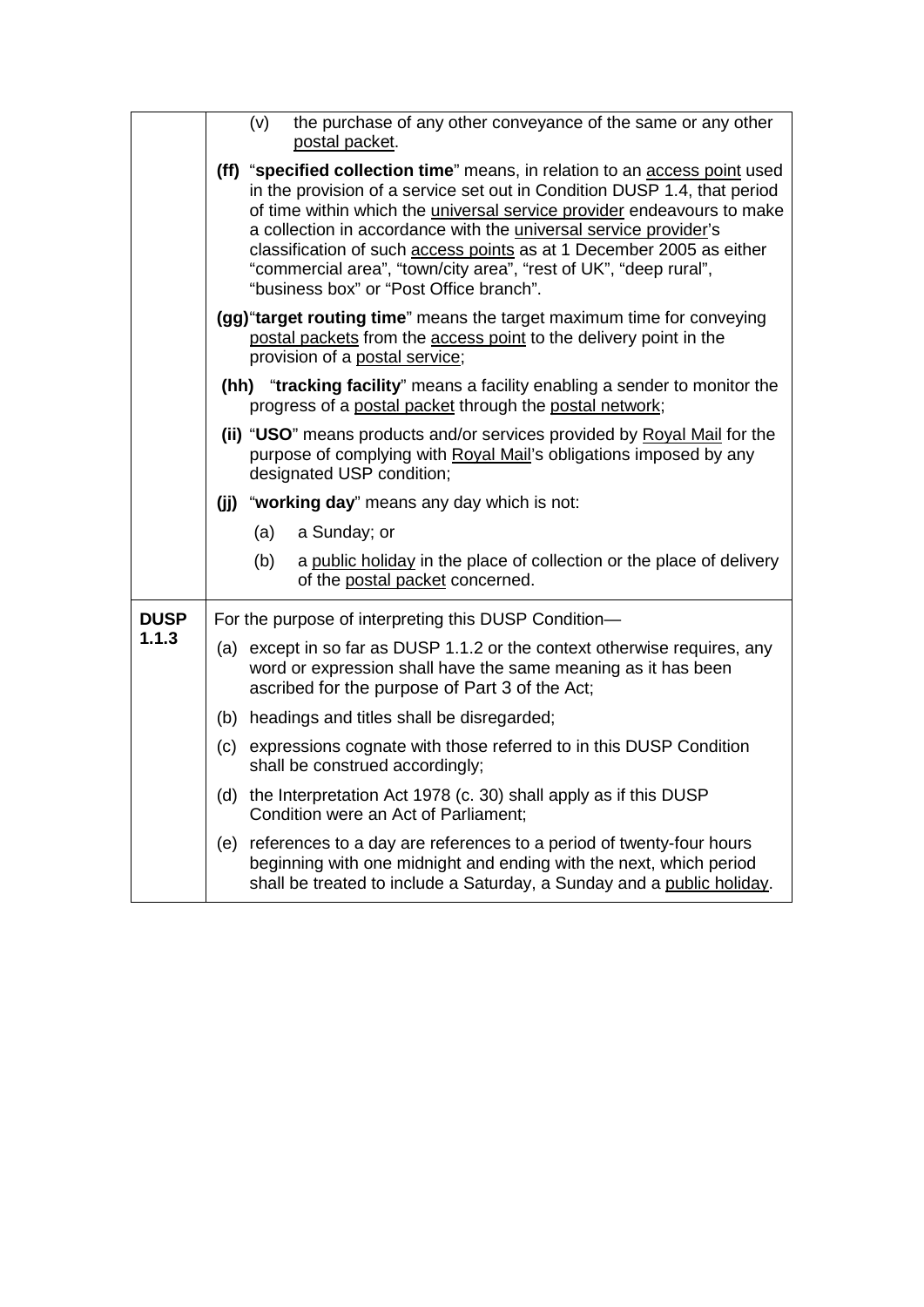# **1.2 Routing times and delivery**

| <b>DUSP</b><br>1.2.1(a) |     |      | Target routing times and actual routing times are expressed using the<br>formula " $D + n$ ", where-                                                                                                                                                                                |
|-------------------------|-----|------|-------------------------------------------------------------------------------------------------------------------------------------------------------------------------------------------------------------------------------------------------------------------------------------|
|                         |     |      | "D" means the deemed date of collection; and                                                                                                                                                                                                                                        |
|                         |     |      | "n" means the number of working days between D and the<br>delivery date, including the delivery date.                                                                                                                                                                               |
| <b>DUSP</b>             |     |      | "Deemed date of collection" means-                                                                                                                                                                                                                                                  |
| 1.2.1(b)                |     | 1.5; | (a) in the case of a postal packet deposited at an access point in the<br>United Kingdom on a day on which no collection is required under<br>DUSP 1.5, the next day on which a collection is required under DUSP                                                                   |
|                         | (b) |      |                                                                                                                                                                                                                                                                                     |
|                         |     | (i)  | in the case of a postal packet deposited in the United Kingdom<br>as described in subparagraph (II), the next day on which a<br>collection is required under DUSP 1.5,                                                                                                              |
|                         |     | (ii) | subparagraph (I) applies where the postal packet is deposited at<br>a letter box on which, or at a post office at which, a time for last<br>collection is advertised, after the time for last collection on a day<br>on which a collection is required under DUSP 1.5;              |
|                         | (c) |      | in any other case where the access point is in the United Kingdom,<br>the date of deposit;                                                                                                                                                                                          |
|                         | (d) |      | in the case of a postal packet deposited at an access point outside the<br>United Kingdom, after a last collection time notified in accordance with<br>the rules of the country in question, the next day on which a collection<br>is required under the rules of that country; and |
|                         | (e) |      | in any other case where the access point is outside the United<br>Kingdom, the date of deposit.                                                                                                                                                                                     |
| <b>DUSP</b><br>1.2.1(c) |     |      | Where, in relation to a target routing time, the formula as applied to the<br>delivery of a particular postal packet results in delivery being required-                                                                                                                            |
|                         | (a) |      | in the UK, on a day on which a delivery is not required by DUSP 1.4.1<br>or DUSP 1.4.2 (as the case may be); or                                                                                                                                                                     |
|                         | (b) |      | outside the UK, on a day on which under the rules of the territory of<br>delivery no delivery is required;                                                                                                                                                                          |
|                         |     |      | compliance with the routing time requirement shall be achieved if delivery<br>is effected on the next day on which a delivery is required.                                                                                                                                          |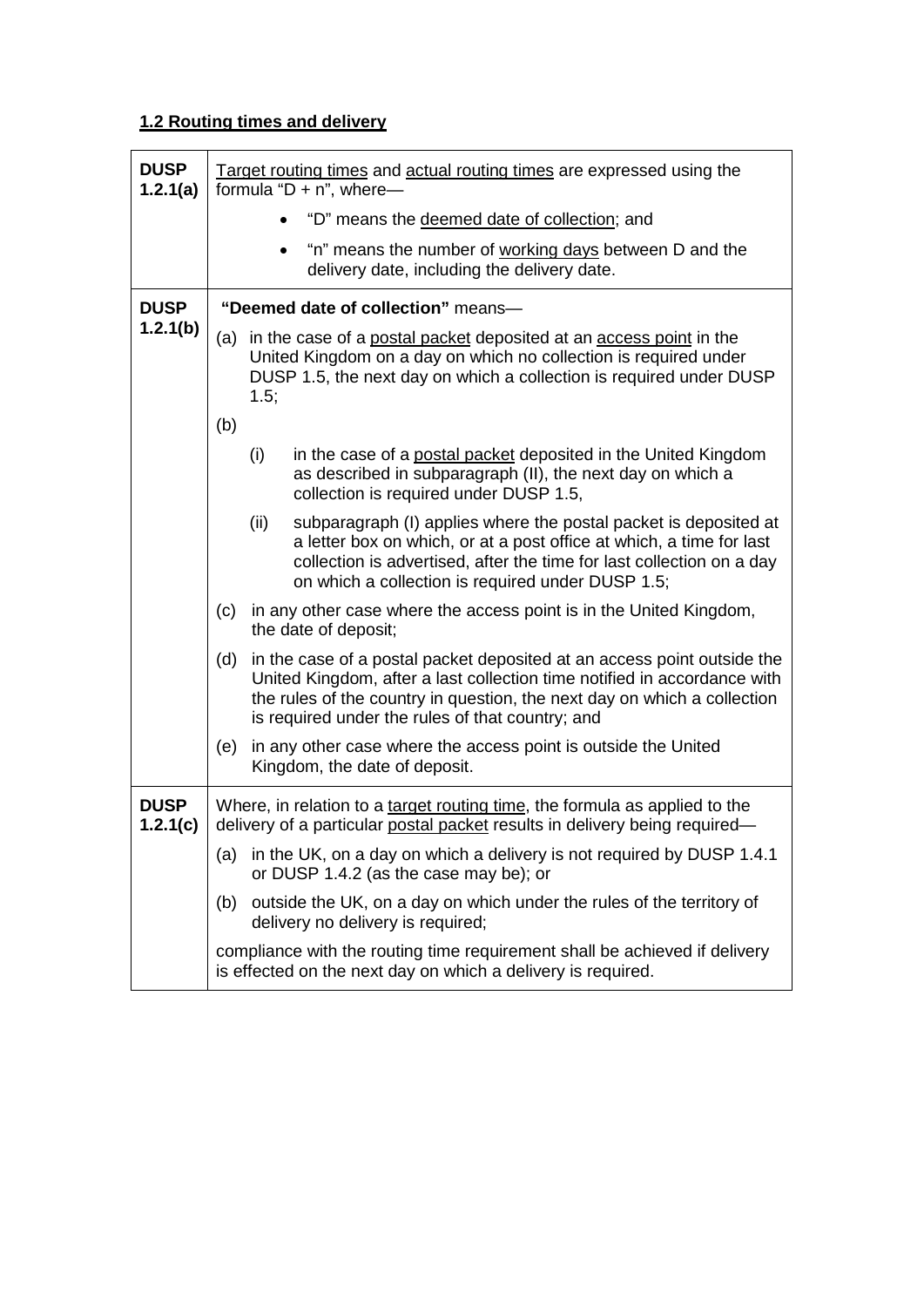| <b>DUSP</b><br>1.2.2 |     | Where a service required by this DUSP condition requires delivery of a<br>postal packet, delivery shall be effected if-                                                                                                                                                                                                            |  |
|----------------------|-----|------------------------------------------------------------------------------------------------------------------------------------------------------------------------------------------------------------------------------------------------------------------------------------------------------------------------------------|--|
|                      |     | (a) the postal packet has been delivered to the postal address marked on<br>the postal packet;                                                                                                                                                                                                                                     |  |
|                      | (b) | the postal packet has been delivered to a person named as an<br>addressee on the postal packet;                                                                                                                                                                                                                                    |  |
|                      | (c) | the postal packet has been delivered to another delivery point<br>requested by the addressee or approved by OFCOM for the purposes<br>of this paragraph; or                                                                                                                                                                        |  |
|                      | (d) | an unsuccessful attempt has been made to deliver the postal packet in<br>accordance with sub-paragraphs (a), (b), or (c) and a <i>universal service</i><br>provider offers the addressee a choice of redelivery within a<br>reasonable period and an opportunity to collect the postal packet from<br>any of the following places— |  |
|                      |     | (i)<br>a post office;                                                                                                                                                                                                                                                                                                              |  |
|                      |     | (ii)<br>a delivery office; or                                                                                                                                                                                                                                                                                                      |  |
|                      |     | (iii)<br>another collection point approved by <b>OFCOM</b> for the purposes of<br>this paragraph.                                                                                                                                                                                                                                  |  |

# **1.3 Exceptions**

| <b>DUSP</b><br>1.3.1  | Nothing in this DUSP Condition requires the doing of anything in relation to<br>a postal packet-                                                                                                                                                                                                                             |
|-----------------------|------------------------------------------------------------------------------------------------------------------------------------------------------------------------------------------------------------------------------------------------------------------------------------------------------------------------------|
|                       | whose weight exceeds 20 kilograms;<br>(a)                                                                                                                                                                                                                                                                                    |
|                       | whose dimensions fall outside the minimum and maximum dimensions<br>(b)<br>laid down in the Universal Postal Convention adopted by the 24 <sup>th</sup><br>Congress of the Universal Postal Union, 2008 <sup>5</sup> ;                                                                                                       |
|                       | which contains an item which it is reasonable to exclude from carriage<br>(c)<br>by post for reasons of potential harm to health, public security or<br>compliance with law or other regulatory requirements; or                                                                                                             |
|                       | which does not comply with conditions reasonably imposed on an<br>(d)<br>item's carriage by post for reasons of potential harm to health, public<br>security or compliance with law or other regulatory requirements.                                                                                                        |
| <b>DUSP</b><br>1.3.2  | The requirements in this DUSP Condition in respect of the delivery or<br>collection of postal packets do not need to be met-                                                                                                                                                                                                 |
|                       | (a)<br>on any day which is (in the territory concerned) a public holiday; or                                                                                                                                                                                                                                                 |
|                       | in such geographical conditions or other circumstances as OFCOM<br>(b)<br>has by direction specified to be exceptional for the relevant purpose.                                                                                                                                                                             |
| <b>DUSP</b><br>1.3.2A | <b>OFCOM</b> may by direction set out the things which must be done when<br>exceptional circumstances under DUSP 1.3.2(b) may have arisen in any<br>particular case, including but not limited to: reporting, notification, appeals,<br>reviews and the establishment of alternative delivery or collection<br>arrangements. |

<span id="page-9-0"></span> <sup>5</sup> Universal Postal Convention (Berne 2008), published by the Universal Postal Union.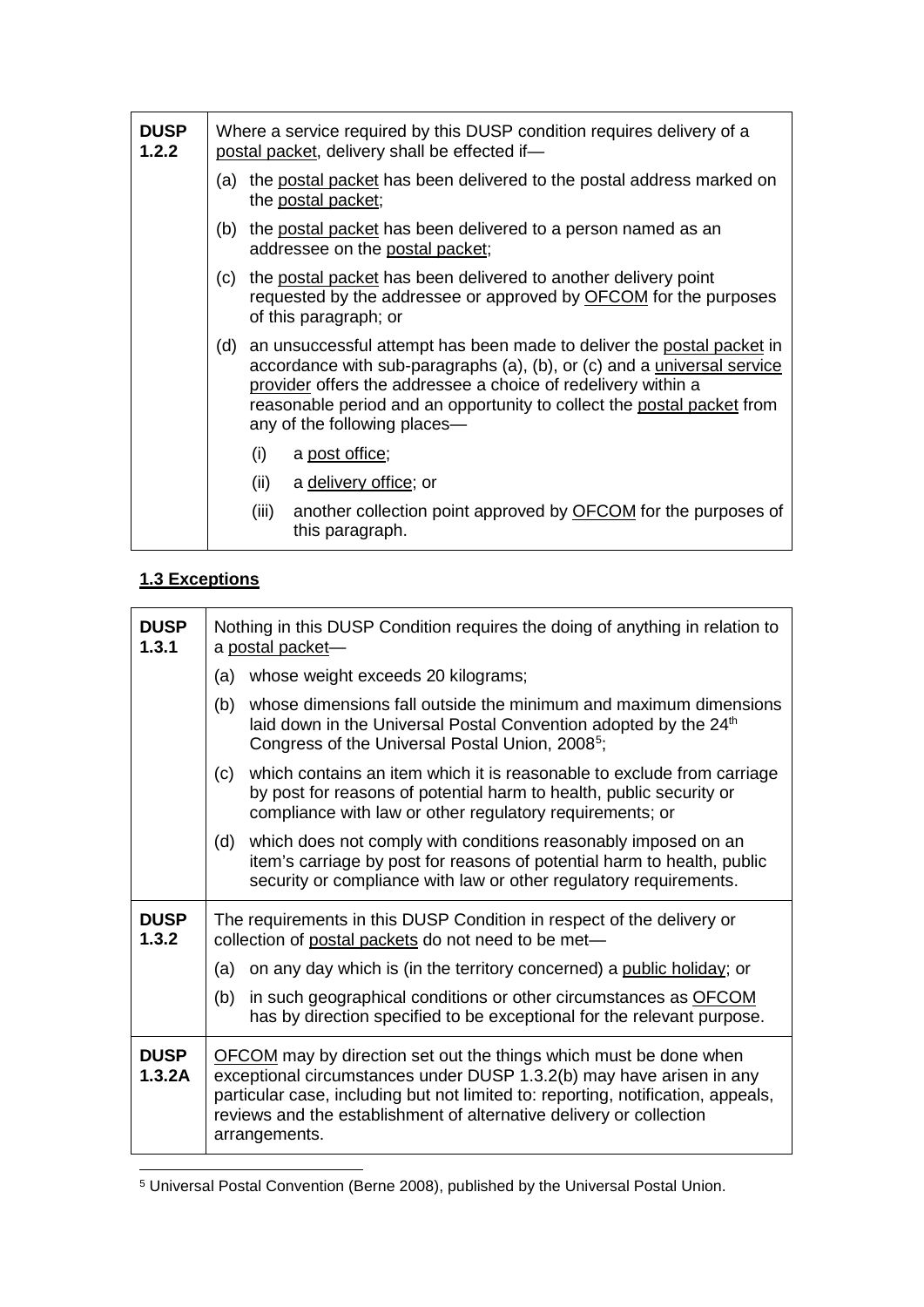| <b>DUSP</b><br>1.3.3 | The requirements in this DUSP Condition in respect of the delivery of<br>postal packets, the target routing times of services and any associated<br>quality of service performance targets do not need to be met in relation to a<br>particular address or delivery point, where the addressee has acquired one<br>or more postal services in accordance with which postal packets for that<br>addressee are to be delayed or diverted. |  |  |
|----------------------|-----------------------------------------------------------------------------------------------------------------------------------------------------------------------------------------------------------------------------------------------------------------------------------------------------------------------------------------------------------------------------------------------------------------------------------------|--|--|
| <b>DUSP</b><br>1.3.4 | Nothing in this DUSP Condition is to be read-<br>as requiring a service to continue without interruption, suspension or<br>(a)<br>restriction in an emergency; or<br>as preventing individual agreements as to prices from being concluded<br>(b)<br>with customers.                                                                                                                                                                    |  |  |

### **1.4 Obligation to provide deliveries**

| <b>DUSP</b><br>1.4.1 | Except as set out in DUSP 1.3, the universal service provider shall offer to<br>provide at least one delivery of letters originating from anywhere in the<br>world every Monday to Saturday-            |  |  |
|----------------------|---------------------------------------------------------------------------------------------------------------------------------------------------------------------------------------------------------|--|--|
|                      | to the home or premises of every individual or other person in the UK;<br>(a)<br>and                                                                                                                    |  |  |
|                      | to delivery points approved by <b>OFCOM</b> for the purposes of this<br>(b)<br>Condition.                                                                                                               |  |  |
| <b>DUSP</b><br>1.4.2 | Except as set out in DUSP 1.3, the universal service provider shall offer to<br>provide at least one delivery of other postal packets originating from<br>anywhere in the world every Monday to Friday- |  |  |
|                      | to the home or premises of every individual or other person in the UK;<br>(a)<br>and                                                                                                                    |  |  |
|                      | to delivery points approved by OFCOM for the purposes of this<br>(b)<br>paragraph.                                                                                                                      |  |  |

## **1.5. Obligation to provide collections**

| <b>DUSP</b><br>1.5.1 | Except as set out in DUSP 1.3, the <i>universal service provider shall provide</i><br>at least one collection-               |
|----------------------|------------------------------------------------------------------------------------------------------------------------------|
|                      | every Monday to Saturday, from public access points for letters for the<br>(a)<br>services described in DUSP 1.4; and        |
|                      | every Monday to Friday, from public access points for other postal<br>(b)<br>packets for the services described in DUSP 1.4. |

# **1.6. Obligation to provide end-to-end services**

|                      | End-to-end domestic services at affordable tariffs                                                                                                                                                                                                                                                        |
|----------------------|-----------------------------------------------------------------------------------------------------------------------------------------------------------------------------------------------------------------------------------------------------------------------------------------------------------|
| <b>DUSP</b><br>1.6.1 | Except as set out in DUSP 1.3, the <i>universal service provider</i> shall<br>provide postal services meeting the following descriptions at affordable<br>prices determined in accordance with a public tariff which is uniform<br>throughout the United Kingdom, on fair and reasonable terms, every day |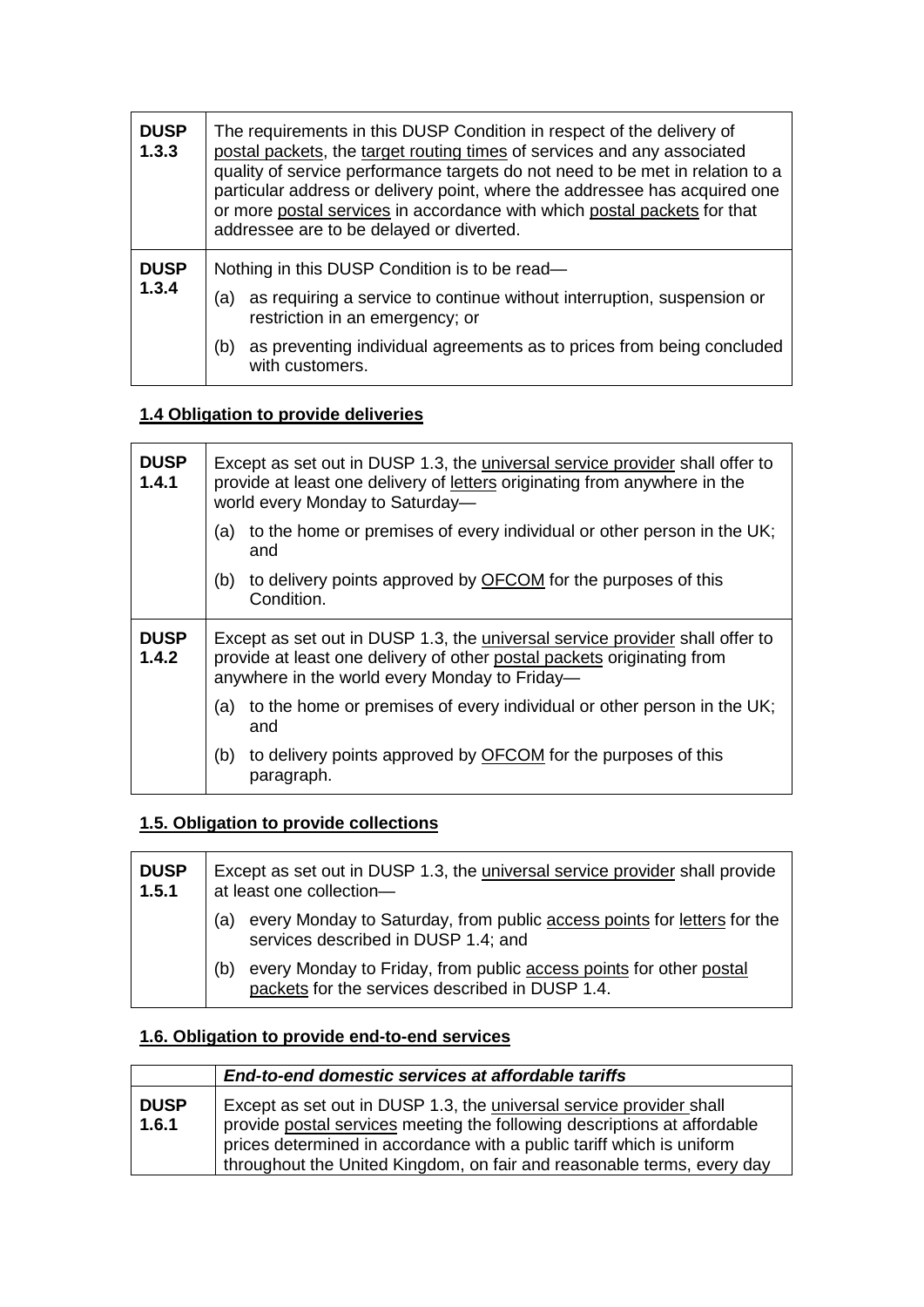|                         | on which a collection is required by DUSP 1.5.                                                                                                                                    |                                                                                                                                                                           |  |  |
|-------------------------|-----------------------------------------------------------------------------------------------------------------------------------------------------------------------------------|---------------------------------------------------------------------------------------------------------------------------------------------------------------------------|--|--|
|                         | $\bullet$                                                                                                                                                                         | <b>Priority service(s)</b>                                                                                                                                                |  |  |
| <b>DUSP</b><br>1.6.1(a) | One or more domestic single piece services for the conveyance of postal<br>packets meeting the description in DUSP 1.6.4, other than insured items,<br>$which$ —                  |                                                                                                                                                                           |  |  |
|                         | (a)                                                                                                                                                                               | have a target routing time of $D+1$ ;                                                                                                                                     |  |  |
|                         | (b)                                                                                                                                                                               | are capable of purchase by postage stamp and by meter and may be<br>capable of purchase by other reasonable methods;                                                      |  |  |
|                         | (c)                                                                                                                                                                               | include provision of a Certificate of Posting free of charge on request<br>where the postal packet is deposited at a post office;                                         |  |  |
|                         | (d)                                                                                                                                                                               | include provision of proof of delivery on application by the sender;<br>and                                                                                               |  |  |
|                         | (e)                                                                                                                                                                               | do not include provision of a tracking facility.                                                                                                                          |  |  |
|                         | $\bullet$                                                                                                                                                                         | <b>Standard service(s)</b>                                                                                                                                                |  |  |
| <b>DUSP</b><br>1.6.1(b) |                                                                                                                                                                                   | One or more domestic single piece services for the conveyance of postal<br>packets meeting the description in in DUSP 1.6.4, other than insured<br>items, which-          |  |  |
|                         |                                                                                                                                                                                   | (a) have a target routing time of $D+3$ ;                                                                                                                                 |  |  |
|                         |                                                                                                                                                                                   | (b) are capable of purchase by postage stamp and by meter and may be<br>capable of purchase by other reasonable methods;                                                  |  |  |
|                         |                                                                                                                                                                                   | (c) include provision of a Certificate of Posting free of charge on request<br>where the postal packet is deposited at a post office;                                     |  |  |
|                         | (d)                                                                                                                                                                               | include provision of proof of delivery on application by the sender;<br>and                                                                                               |  |  |
|                         | (e)                                                                                                                                                                               | do not include provision of a tracking facility.                                                                                                                          |  |  |
|                         | $\bullet$                                                                                                                                                                         | <b>Return to sender service(s)</b>                                                                                                                                        |  |  |
| <b>DUSP</b><br>1.6.1(c) | One or more domestic single piece services for the conveyance of postal<br>packets meeting the description in DUSP 1.6.4 back to the sender within<br>a reasonable period, where- |                                                                                                                                                                           |  |  |
|                         | (a)                                                                                                                                                                               | the postal packet has been conveyed in the provision of a universal<br>postal service and delivery to the addressee named on the postal<br>packet has not been effected;  |  |  |
|                         |                                                                                                                                                                                   | (b) the sender's address is legibly marked on the postal packet; and                                                                                                      |  |  |
|                         | (c)                                                                                                                                                                               | the service may be paid for by reasonable methods;                                                                                                                        |  |  |
|                         |                                                                                                                                                                                   | and for the purposes of this service, part $(v)$ of the definition of "single"<br>piece service" shall read "the purchase of a conveyance of any other<br>postal packet". |  |  |
|                         | $\bullet$                                                                                                                                                                         | <b>Registered and insured service(s)</b>                                                                                                                                  |  |  |
| <b>DUSP</b><br>1.6.1(d) |                                                                                                                                                                                   | One or more domestic single piece services for the conveyance of postal<br>packets weighing no more than 10 kilograms and meeting the description<br>in DUSP 1.6.4 which- |  |  |
|                         | (a)                                                                                                                                                                               | have a target routing time of D+1;                                                                                                                                        |  |  |
|                         | (b)                                                                                                                                                                               | have a target delivery time of 1pm, except where this is not                                                                                                              |  |  |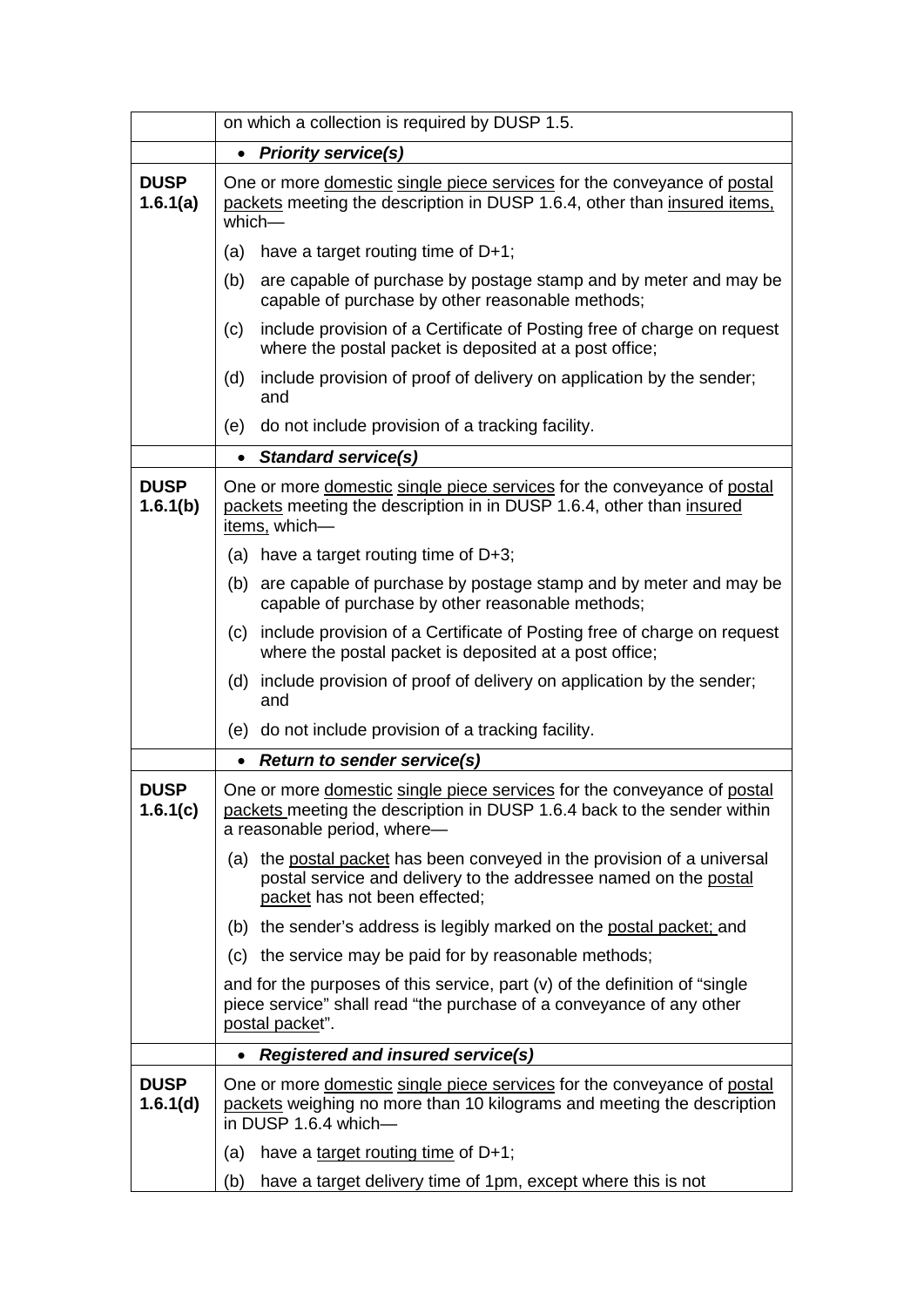|                          | reasonably possible;                                                                                                                                                                                                    |
|--------------------------|-------------------------------------------------------------------------------------------------------------------------------------------------------------------------------------------------------------------------|
|                          | are available for registered items and insured items only;<br>(c)                                                                                                                                                       |
|                          | (d)<br>provide a tracking facility;                                                                                                                                                                                     |
|                          | offer to provide proof of delivery on application by the sender; and<br>(e)                                                                                                                                             |
|                          | (f)<br>are paid for in advance.                                                                                                                                                                                         |
| <b>DUSP</b><br>1.6.1(e)  | One or more domestic single piece services for the conveyance of-                                                                                                                                                       |
|                          | (a) registered items weighing more than 10 kilograms and meeting the<br>description in DUSP 1.6.4; and                                                                                                                  |
|                          | (b) insured items weighing more than 10 kilograms and meeting the<br>description in DUSP 1.6.4;                                                                                                                         |
|                          | which convey the postal packet to the delivery point within a reasonable<br>period.                                                                                                                                     |
|                          | End-to-end international services - fast outgoing EU services<br>$\bullet$                                                                                                                                              |
| <b>DUSP</b><br>1.6.1(f)  | One or more single piece services for the conveyance of postal packets<br>meeting the description in DUSP 1.6.5 to EU offices of exchange.<br>where-                                                                    |
|                          | in relation to each country, the postal packet is conveyed to the EU<br>(a)<br>office of exchange within a period that is-                                                                                              |
|                          | (i)<br>reasonable; and                                                                                                                                                                                                  |
|                          | compatible with the provision of an end-to-end service in which<br>(ii)<br>at least 85% of postal packets are deemed delivered in $D + 3$<br>and at least 97% of postal packets are deemed delivered in D<br>$+5$ ; and |
|                          | (b)<br>the service or services are capable of purchase by postage stamp<br>and may be capable of purchase by other reasonable methods;                                                                                  |
|                          | the service or services include provision of a Certificate of Posting<br>(c)<br>free of charge on request where the postal packet is deposited at a<br>post office.                                                     |
|                          | The service must include one or more services for the conveyance of<br>each of the following:                                                                                                                           |
|                          | items that are neither registered nor insured;<br>registered items;<br>insured items.                                                                                                                                   |
|                          | End-to-end international services - slow outgoing EU services                                                                                                                                                           |
| <b>DUSP</b><br>1.6.1(f)A | One or more single piece services for the conveyance of postal packets<br>meeting the description in DUSP 1.6.6 to EU offices of exchange.<br>where-                                                                    |
|                          | in relation to each country, the postal packet is conveyed to the EU<br>(a)<br>office of exchange within a period that is                                                                                               |
|                          | (i)<br>reasonable; and                                                                                                                                                                                                  |
|                          | (ii)<br>compatible with a target routing time for the provision of an end<br>$-to-end$ service of $D+30$ ;                                                                                                              |
|                          | the service or services are capable of purchase by postage stamp<br>(b)                                                                                                                                                 |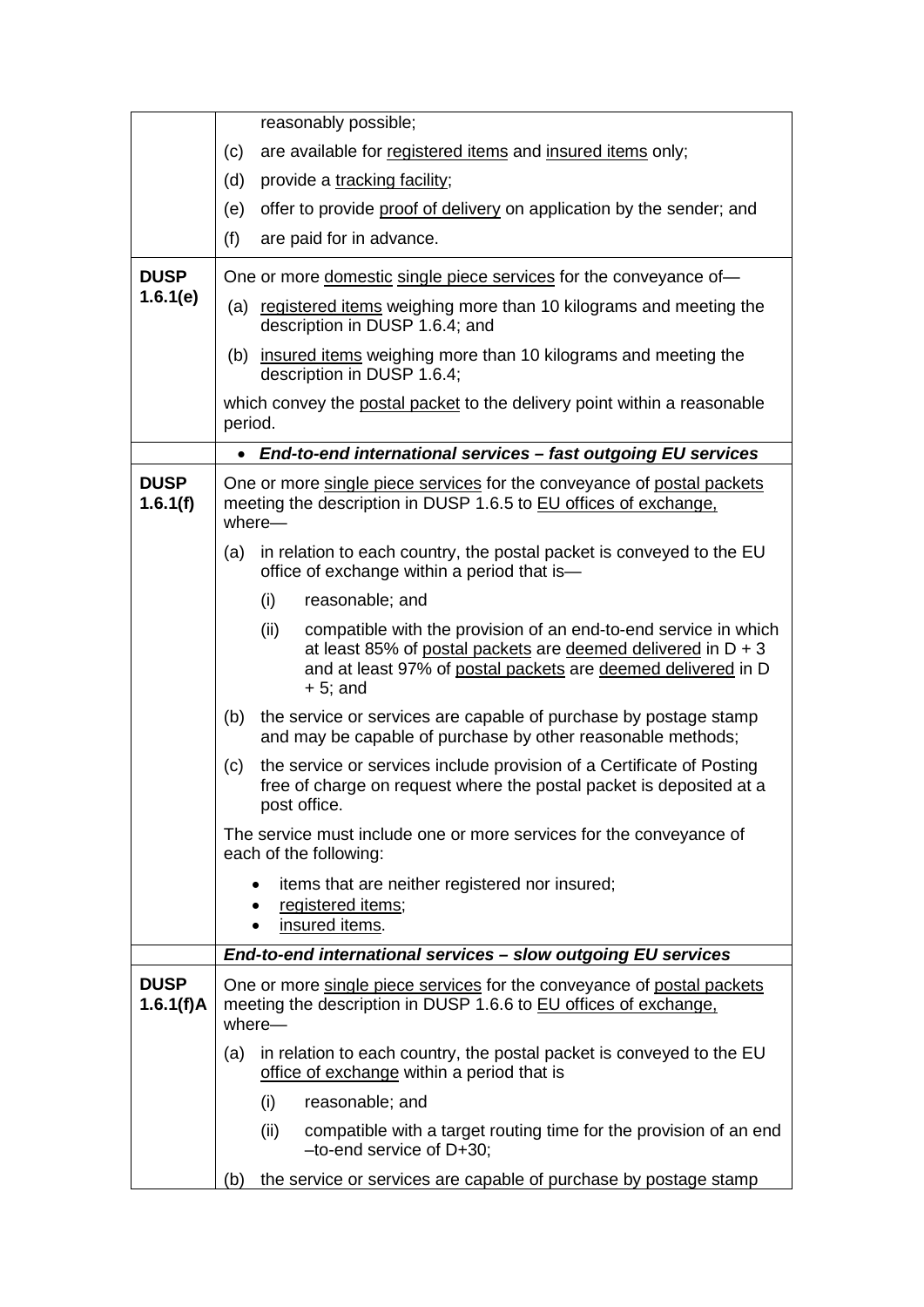|                         | and may be capable of purchase by other reasonable methods; and                                                                                                                                                                                          |  |  |
|-------------------------|----------------------------------------------------------------------------------------------------------------------------------------------------------------------------------------------------------------------------------------------------------|--|--|
|                         | the service or services include provision of a Certificate of Posting<br>(c)<br>free of charge on request where the postal packet is deposited at a<br>post office.                                                                                      |  |  |
|                         | The service must include one or more services for the conveyance of<br>each of the following:                                                                                                                                                            |  |  |
|                         | items that are neither registered nor insured;<br>registered items<br>insured items.                                                                                                                                                                     |  |  |
|                         | End-to-end international services - fast outgoing ROW services                                                                                                                                                                                           |  |  |
| <b>DUSP</b><br>1.6.1(g) | One or more single piece services for the conveyance of postal packets<br>meeting the description in DUSP 1.6.5 to ROW offices of exchange for<br>onward delivery to each country of the world other than countries within<br>the European Union, where- |  |  |
|                         | in relation to each country, the postal packet is conveyed to the ROW<br>(a)<br>office of exchange within a period that is -                                                                                                                             |  |  |
|                         | (i)<br>reasonable; and                                                                                                                                                                                                                                   |  |  |
|                         | (ii)<br>compatible with a target routing time for the provision of the<br>end-to-end service of $D + 7$ ;                                                                                                                                                |  |  |
|                         | the service or services are capable of purchase by postage stamp<br>(b)<br>and may be capable of purchase by other reasonable methods; and                                                                                                               |  |  |
|                         | the service or services include provision of a Certificate of Posting<br>(c)<br>free of charge on request where the postal packet is deposited at a<br>post office.                                                                                      |  |  |
|                         | The service must include the conveyance of each of the following:                                                                                                                                                                                        |  |  |
|                         | items that are neither registered nor insured;<br>registered items;<br>insured items.                                                                                                                                                                    |  |  |
|                         | End-to-end international services - slow outgoing ROW services                                                                                                                                                                                           |  |  |
| <b>DUSP</b><br>1.6.1(h) | One or more single piece services for the conveyance of postal packets<br>meeting the description in DUSP 1.6.5 to ROW offices of exchange for<br>onward delivery to each country of the world other than countries within<br>the European Union, where- |  |  |
|                         | in relation to each country, the postal packet is conveyed to the ROW<br>(a)<br>office of exchange within a period that is-                                                                                                                              |  |  |
|                         | (i)<br>reasonable; and                                                                                                                                                                                                                                   |  |  |
|                         | (ii)<br>compatible with a target routing time for the provision of the<br>end-to-end service of $D + 72$ ;                                                                                                                                               |  |  |
|                         | the service or services are capable of purchase by postage stamp<br>(b)<br>and may be capable of purchase by other reasonable methods; and                                                                                                               |  |  |
|                         | the service or services include provision of a Certificate of Posting<br>(c)<br>free of charge on request where the postal packet is deposited at a<br>post office.                                                                                      |  |  |
|                         | The service must include the conveyance of each of the following:                                                                                                                                                                                        |  |  |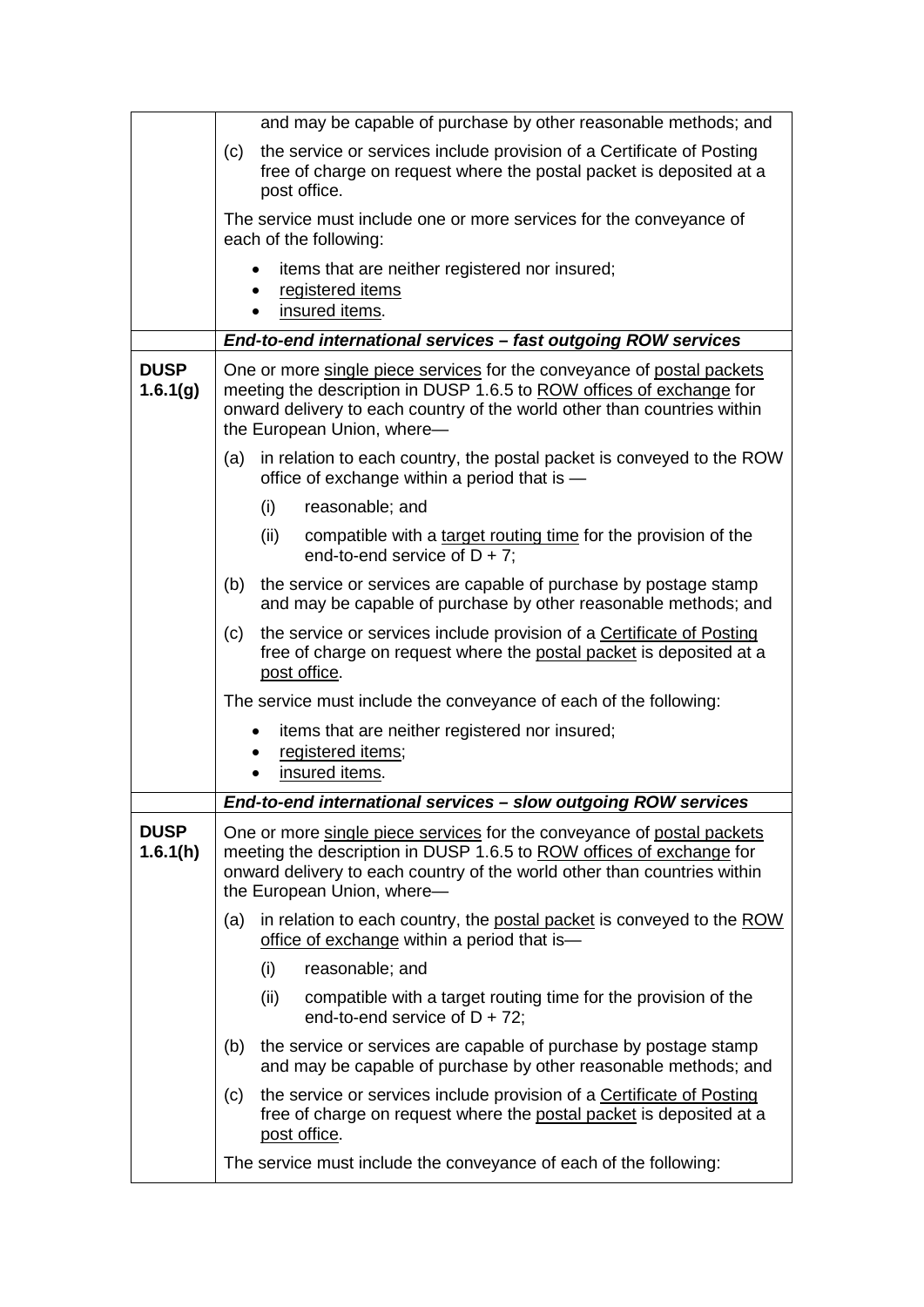|                         | items that are neither registered nor insured;<br>$\bullet$<br>registered items;                                                                                                                                                                                                                                                                                                                                                                                            |  |  |
|-------------------------|-----------------------------------------------------------------------------------------------------------------------------------------------------------------------------------------------------------------------------------------------------------------------------------------------------------------------------------------------------------------------------------------------------------------------------------------------------------------------------|--|--|
|                         | insured items.                                                                                                                                                                                                                                                                                                                                                                                                                                                              |  |  |
|                         | End-to-end international services - inbound EU services                                                                                                                                                                                                                                                                                                                                                                                                                     |  |  |
| <b>DUSP</b><br>1.6.1(i) | One or more single piece services for the onward conveyance and<br>delivery within the United Kingdom of postal packets meeting the<br>description in DUSP 1.6.7 collected from EU offices of exchange for<br>postal packets originating from each country within the European Union<br>other than the United Kingdom, where in relation to each country, the<br>postal packet is conveyed from the EU office of exchange to the delivery<br>point within a period that is- |  |  |
|                         | (a) reasonable; and                                                                                                                                                                                                                                                                                                                                                                                                                                                         |  |  |
|                         | compatible with the provision of an end-to-end service in which at<br>(b)<br>least 85% of postal packets are deemed delivered in D + 3 and at<br>least 97% of postal packets are deemed delivered in $D + 5$ .                                                                                                                                                                                                                                                              |  |  |
|                         | End-to-end international services - inbound ROW services                                                                                                                                                                                                                                                                                                                                                                                                                    |  |  |
| <b>DUSP</b><br>1.6.1(j) | One or more single piece services for the onward conveyance and<br>delivery within the United Kingdom of postal packets meeting the<br>description in DUSP 1.6.7 collected from ROW offices of exchange,<br>where in relation to each country, the postal packet is conveyed from the<br>ROW office of exchange to the delivery point within a reasonable period.                                                                                                           |  |  |
|                         | End-to-end international services - overseas operators                                                                                                                                                                                                                                                                                                                                                                                                                      |  |  |
| <b>DUSP</b><br>1.6.2    | The universal service provider shall use reasonable endeavours directly<br>or indirectly to establish arrangements with postal operators in countries<br>outside the United Kingdom for them to-                                                                                                                                                                                                                                                                            |  |  |
|                         | (a)<br>deliver to the <i>universal service provider</i> any postal packets posted<br>from outside the United Kingdom for addressees in the United<br>Kingdom; and                                                                                                                                                                                                                                                                                                           |  |  |
|                         | deliver to addressees within their country of operation any postal<br>(b)<br>packets posted from inside the United Kingdom for addressees in<br>their country of operation.                                                                                                                                                                                                                                                                                                 |  |  |
|                         | End-to-end services to be provided free of charge                                                                                                                                                                                                                                                                                                                                                                                                                           |  |  |
| <b>DUSP</b><br>1.6.3    | Except as set out in DUSP 1.3, the universal service provider shall<br>provide the following postal services free of charge throughout the United<br>Kingdom and on fair and reasonable terms every day on which a<br>collection is required by DUSP 1.5.                                                                                                                                                                                                                   |  |  |
|                         | <b>Legislative petitions and addresses</b><br>$\bullet$                                                                                                                                                                                                                                                                                                                                                                                                                     |  |  |
| <b>DUSP</b><br>1.6.3(a) | A domestic postal service for the conveyance of legislative petitions and<br>addresses within a reasonable period.                                                                                                                                                                                                                                                                                                                                                          |  |  |
|                         | Services for blind or partially sighted persons                                                                                                                                                                                                                                                                                                                                                                                                                             |  |  |
| <b>DUSP</b><br>1.6.3(b) | A domestic postal service having a target routing time of $D + 1$ , which<br>conveys eligible items weighing up to 7 kilograms in aggregate per postal<br>packet-                                                                                                                                                                                                                                                                                                           |  |  |
|                         | to blind or partially sighted persons;<br>(a)                                                                                                                                                                                                                                                                                                                                                                                                                               |  |  |
|                         | from blind or partially sighted persons; or<br>(b)                                                                                                                                                                                                                                                                                                                                                                                                                          |  |  |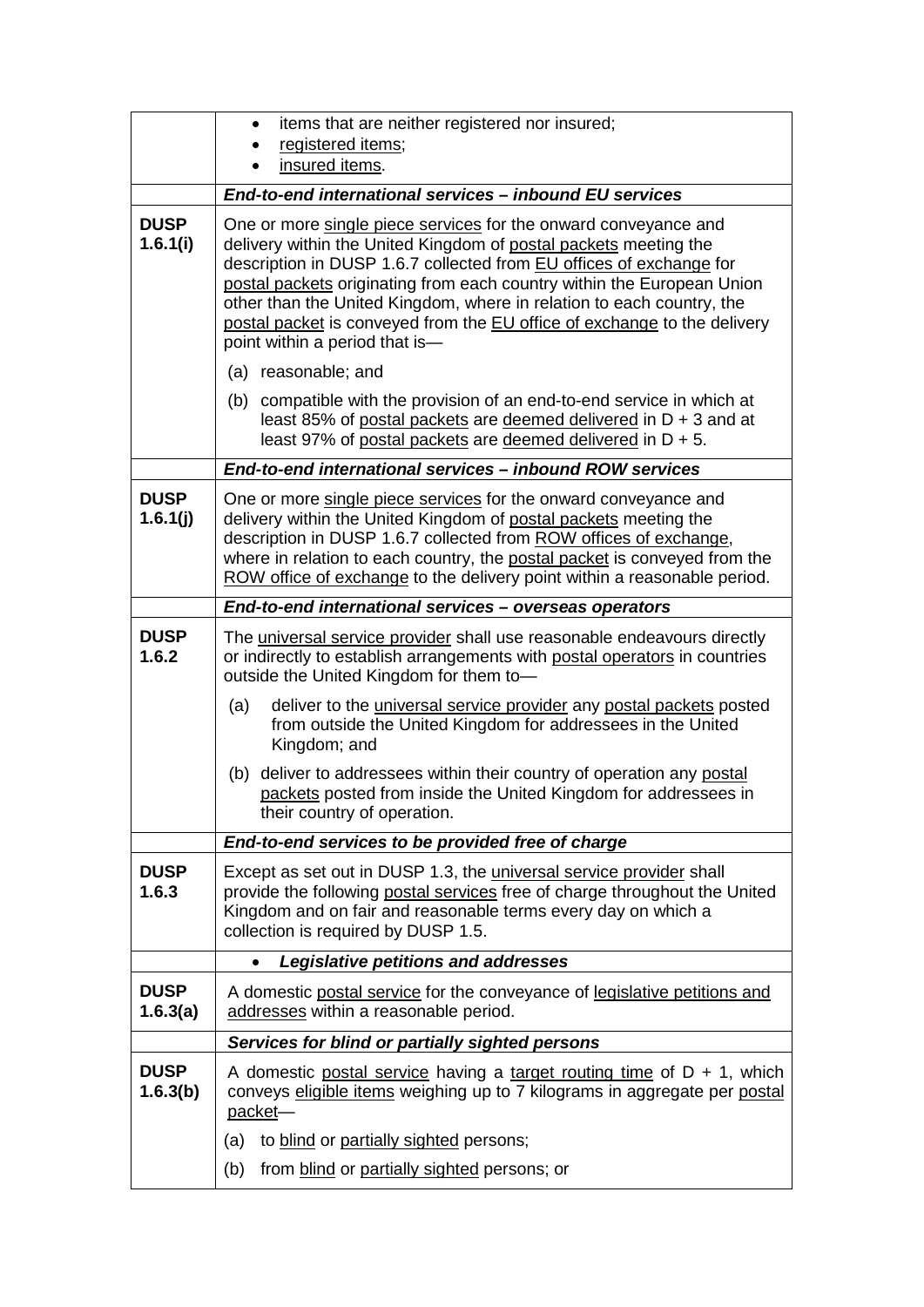|                         | from organisations representing blind people or providing a service<br>(c)<br>specifically designed for blind or partially sighted persons.                                                                                                        |  |  |  |  |
|-------------------------|----------------------------------------------------------------------------------------------------------------------------------------------------------------------------------------------------------------------------------------------------|--|--|--|--|
|                         | The service-                                                                                                                                                                                                                                       |  |  |  |  |
|                         | includes provision of a Certificate of Posting free of charge on<br>(a)<br>request if the postal packet is deposited at a post office; and                                                                                                         |  |  |  |  |
|                         | does not include the conveyance of registered items or insured<br>(b)<br>items.                                                                                                                                                                    |  |  |  |  |
| <b>DUSP</b><br>1.6.3(c) | The services described in DUSP 1.6.3(e) for the conveyance of eligible<br>items to EU offices of exchange and ROW offices of exchange for<br>onward conveyance to any country in the world other than the United<br>Kingdom-                       |  |  |  |  |
|                         | (a) to blind or partially sighted persons;                                                                                                                                                                                                         |  |  |  |  |
|                         | (b) from blind or partially sighted persons; or                                                                                                                                                                                                    |  |  |  |  |
|                         | (c) from organisations representing blind people or providing a service<br>specifically designed for blind or partially sighted persons.                                                                                                           |  |  |  |  |
| <b>DUSP</b><br>1.6.3(e) | One or more services for the conveyance of postal packets weighing no<br>more than 7 kilograms, where the postal packet is conveyed to the EU<br>office of exchange or the ROW office of exchange (as the case may be)<br>within a period that is- |  |  |  |  |
|                         | (a) reasonable; and                                                                                                                                                                                                                                |  |  |  |  |
|                         | (b)<br>compatible with a target routing time for the provision of the end-to-<br>end service of $D + 7$ .                                                                                                                                          |  |  |  |  |
|                         | The services-                                                                                                                                                                                                                                      |  |  |  |  |
|                         | include provision of a Certificate of Posting free of charge on request<br>(a)<br>if the postal packet is deposited at a post office; and                                                                                                          |  |  |  |  |
|                         | do not include the conveyance of registered items or insured items.<br>(b)                                                                                                                                                                         |  |  |  |  |
|                         | Description of postal packets for domestic services                                                                                                                                                                                                |  |  |  |  |
| <b>DUSP</b>             | The description is:                                                                                                                                                                                                                                |  |  |  |  |
| 1.6.4                   | (a) as to the postal packet's maximum dimensions—                                                                                                                                                                                                  |  |  |  |  |
|                         | if the postal packet is a right circular cylinder-<br>(i)                                                                                                                                                                                          |  |  |  |  |
|                         | the length plus twice the diameter does not exceed 1040<br>(aa)<br>millimetres;                                                                                                                                                                    |  |  |  |  |
|                         | the length does not exceed 900 millimetres; and<br>(bb)                                                                                                                                                                                            |  |  |  |  |
|                         | the diameter does not exceed 900 millimetres;<br>(cc)                                                                                                                                                                                              |  |  |  |  |
|                         | if the postal packet is not a right circular cylinder, the dimensions<br>(ii)<br>of the postal packet (measured at their widest points) do not<br>exceed 610 millimetres by 460 millimetres by 460 millimetres;<br>and                             |  |  |  |  |
|                         | as to the postal packet's minimum dimensions (measured at their<br>(b)<br>narrowest points), each dimension of the postal packet exceeds<br>0.25 millimetres.                                                                                      |  |  |  |  |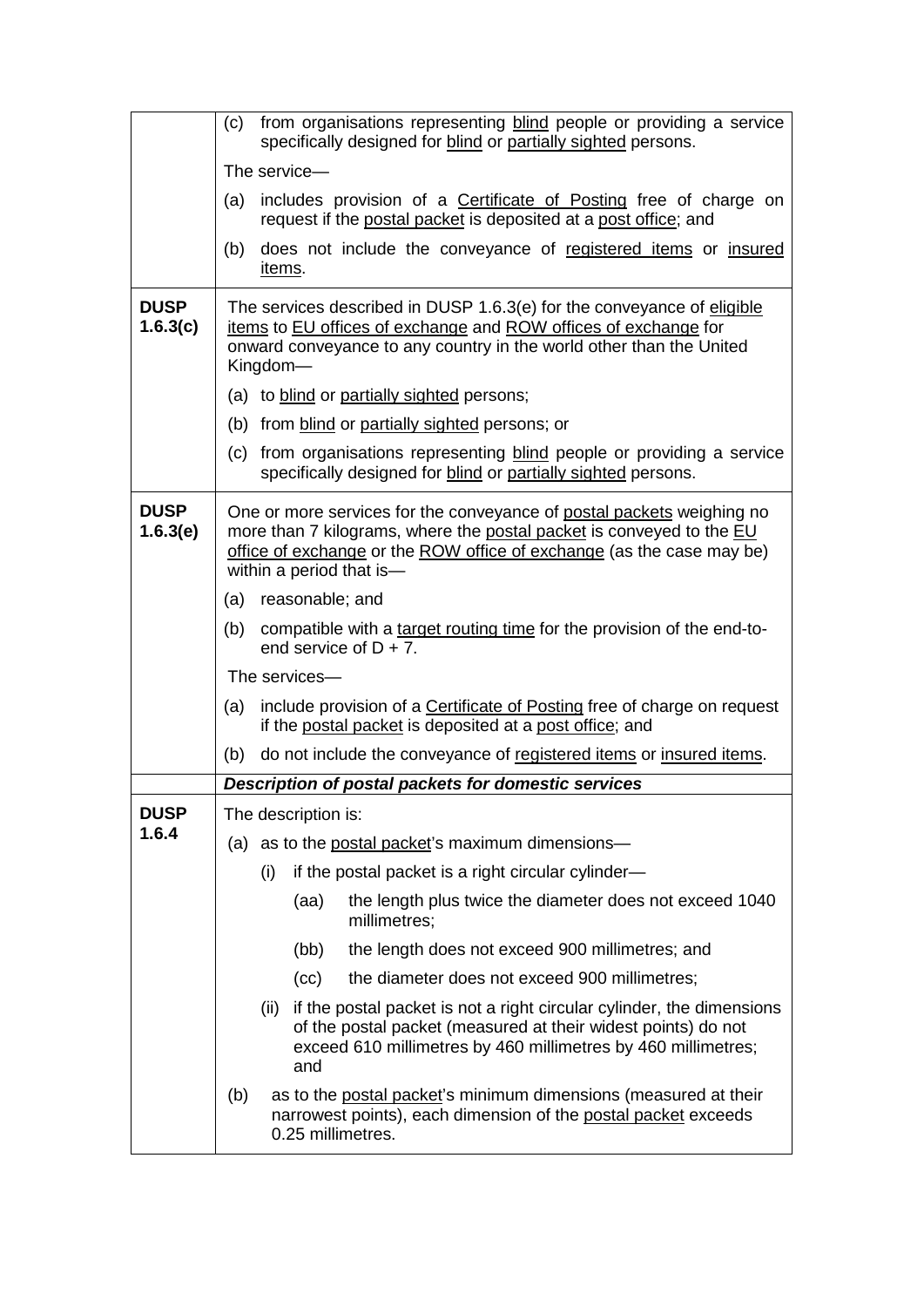|             |     |                                                                                                                   | Description of postal packets for fast outgoing international services<br>and slow outgoing ROW services                                   |  |  |  |
|-------------|-----|-------------------------------------------------------------------------------------------------------------------|--------------------------------------------------------------------------------------------------------------------------------------------|--|--|--|
| <b>DUSP</b> |     | The description is:                                                                                               |                                                                                                                                            |  |  |  |
| 1.6.5       | (a) | at minimum, each dimension of the postal packet, measured at their<br>narrowest points, exceeds 0.25 millimetres; |                                                                                                                                            |  |  |  |
|             | (b) |                                                                                                                   | at maximum as to weight-                                                                                                                   |  |  |  |
|             |     | (i)                                                                                                               | if the postal packet contains items that are not printed papers, its<br>weight does not exceed 2 kilograms;                                |  |  |  |
|             |     | (ii)                                                                                                              | if the postal packet only contains printed papers, its weight does<br>not exceed 5 kilograms;                                              |  |  |  |
|             | (c) |                                                                                                                   | at maximum as to dimensions-                                                                                                               |  |  |  |
|             |     | (i)                                                                                                               | if the postal packet is a right circular cylinder-                                                                                         |  |  |  |
|             |     |                                                                                                                   | the length plus twice the diameter does not exceed 1040<br>(aa)<br>millimetres;                                                            |  |  |  |
|             |     |                                                                                                                   | the length does not exceed 900 millimetres; and<br>(bb)                                                                                    |  |  |  |
|             |     |                                                                                                                   | (cc) the diameter does not exceed 900 millimetres;                                                                                         |  |  |  |
|             |     | (ii)                                                                                                              | if the postal packet is not a right circular cylinder—                                                                                     |  |  |  |
|             |     |                                                                                                                   | the sum of the length, width and depth (measured at their<br>(aa)<br>widest points) does not exceed 900 millimetres; and                   |  |  |  |
|             |     |                                                                                                                   | the greatest dimension (measured at its widest point)<br>(bb)<br>does not exceed 600 millimetres.                                          |  |  |  |
|             |     |                                                                                                                   | Description of postal packets for slow outgoing EU services                                                                                |  |  |  |
| <b>DUSP</b> |     |                                                                                                                   | The description is:                                                                                                                        |  |  |  |
| 1.6.6       | (a) |                                                                                                                   | at minimum-                                                                                                                                |  |  |  |
|             |     | (i)                                                                                                               | the weight of the postal packet exceeds 100 grams; and                                                                                     |  |  |  |
|             |     | (ii)                                                                                                              | the dimensions of the postal packet, measured at their narrowest<br>points, exceed 245 millimetres by 165 millimetres by 5<br>millimetres; |  |  |  |
|             | (b) |                                                                                                                   | at maximum as to weight-                                                                                                                   |  |  |  |
|             |     | (i)                                                                                                               | if the postal packet contains items that are not printed papers, its<br>weight does not exceed 2 kilograms;                                |  |  |  |
|             |     | (ii)                                                                                                              | if the postal packet only contains printed papers, its weight does<br>not exceed 5 kilograms;                                              |  |  |  |
|             | (c) |                                                                                                                   | at maximum as to dimensions-                                                                                                               |  |  |  |
|             |     | (i)                                                                                                               | if the postal packet is a right circular cylinder—                                                                                         |  |  |  |
|             |     |                                                                                                                   | (aa) the length plus twice the diameter does not exceed 1040<br>millimetres;                                                               |  |  |  |
|             |     |                                                                                                                   | (bb) the length does not exceed 900 millimetres; and                                                                                       |  |  |  |
|             |     |                                                                                                                   | (cc) the diameter does not exceed 900 millimetres;                                                                                         |  |  |  |
|             |     | (ii)                                                                                                              | if the postal packet is not a right circular cylinder—                                                                                     |  |  |  |
|             |     |                                                                                                                   | (aa) the sum of the length, width and depth (measured at their                                                                             |  |  |  |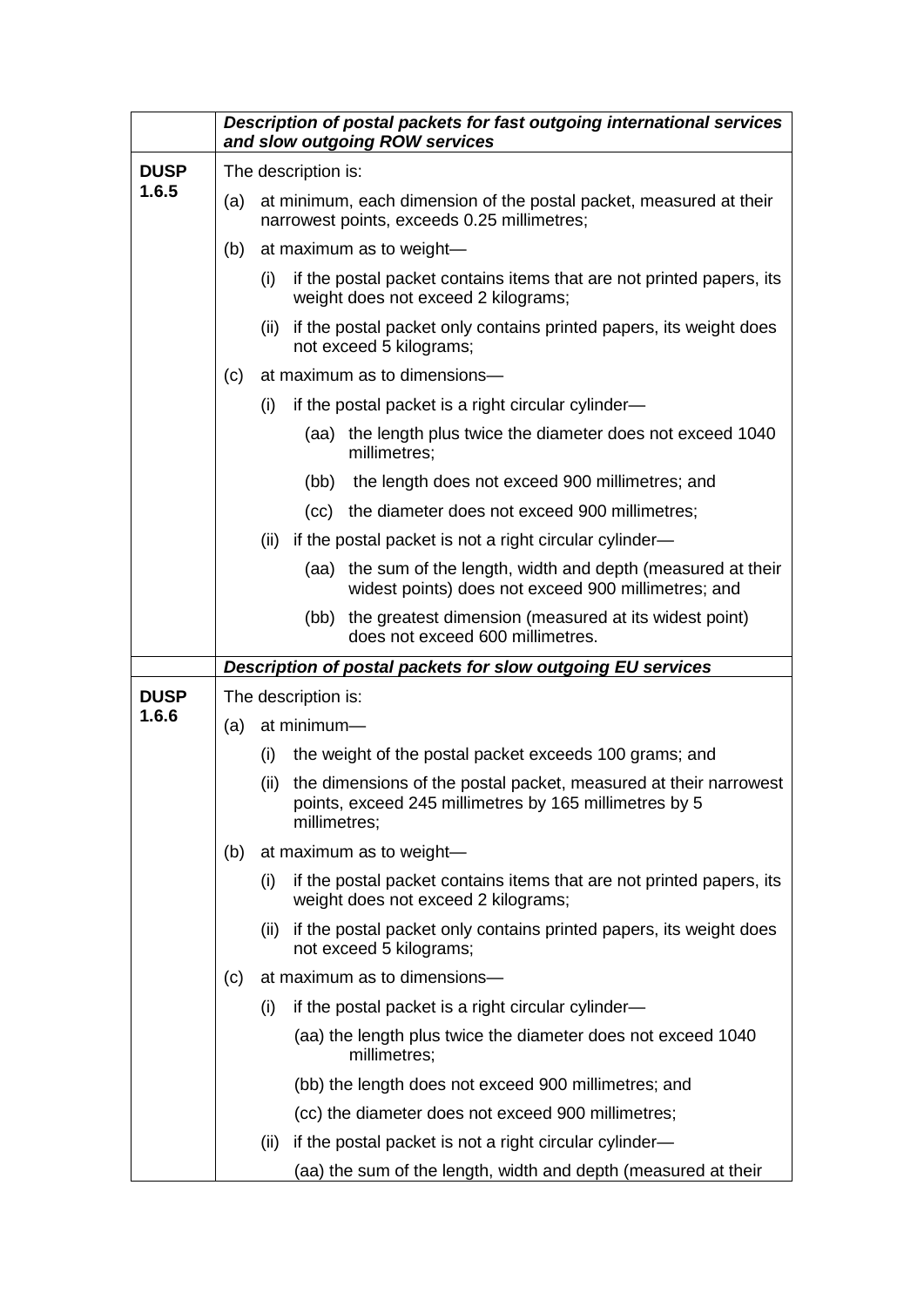|             |                     | widest points) does not exceed 900 millimetres; and                                                                   |  |  |
|-------------|---------------------|-----------------------------------------------------------------------------------------------------------------------|--|--|
|             |                     | (bb) the greatest dimension (measured at its widest point) does<br>not exceed 600 millimetres.                        |  |  |
|             |                     | Description of postal packets for inbound services                                                                    |  |  |
| <b>DUSP</b> | The description is: |                                                                                                                       |  |  |
| 1.6.7       | (a)                 | at maximum as to weight-                                                                                              |  |  |
|             |                     | if the postal packet only contains literature for the blind, its<br>(i)<br>weight does not exceed 7 kilograms;        |  |  |
|             |                     | (ii) if the postal packet contains anything else, its weight does not<br>exceed 2 kilograms;                          |  |  |
|             | (b)                 | at maximum as to dimensions-                                                                                          |  |  |
|             |                     | if the postal packet is a right circular cylinder—<br>(i)                                                             |  |  |
|             |                     | (aa) the length plus twice the diameter does not exceed 1040<br>millimetres;                                          |  |  |
|             |                     | (bb) the length does not exceed 900 millimetres; and                                                                  |  |  |
|             |                     | (cc) the diameter does not exceed 900 millimetres;                                                                    |  |  |
|             |                     | if the postal packet is not a right circular cylinder—<br>(ii)                                                        |  |  |
|             |                     | (aa) the sum of the length, width and depth (measured at their<br>widest points) does not exceed 900 millimetres; and |  |  |
|             |                     | (bb) the greatest dimension (measured at its widest point) does<br>not exceed 600 millimetres.                        |  |  |

# **1.7 Obligation to provide addressee services**

| <b>DUSP</b><br>1.7.1 | Except as set out in DUSP 1.3, the <i>universal service provider</i> shall provide<br>the following postal services to addressees at affordable prices determined<br>in accordance with a public tariff which is uniform throughout the United<br>Kingdom, on fair and reasonable terms, and shall be available for<br>acquisition every day excluding any day which is a Sunday or a public |
|----------------------|----------------------------------------------------------------------------------------------------------------------------------------------------------------------------------------------------------------------------------------------------------------------------------------------------------------------------------------------------------------------------------------------|
|                      | holiday in the place of acquisition.                                                                                                                                                                                                                                                                                                                                                         |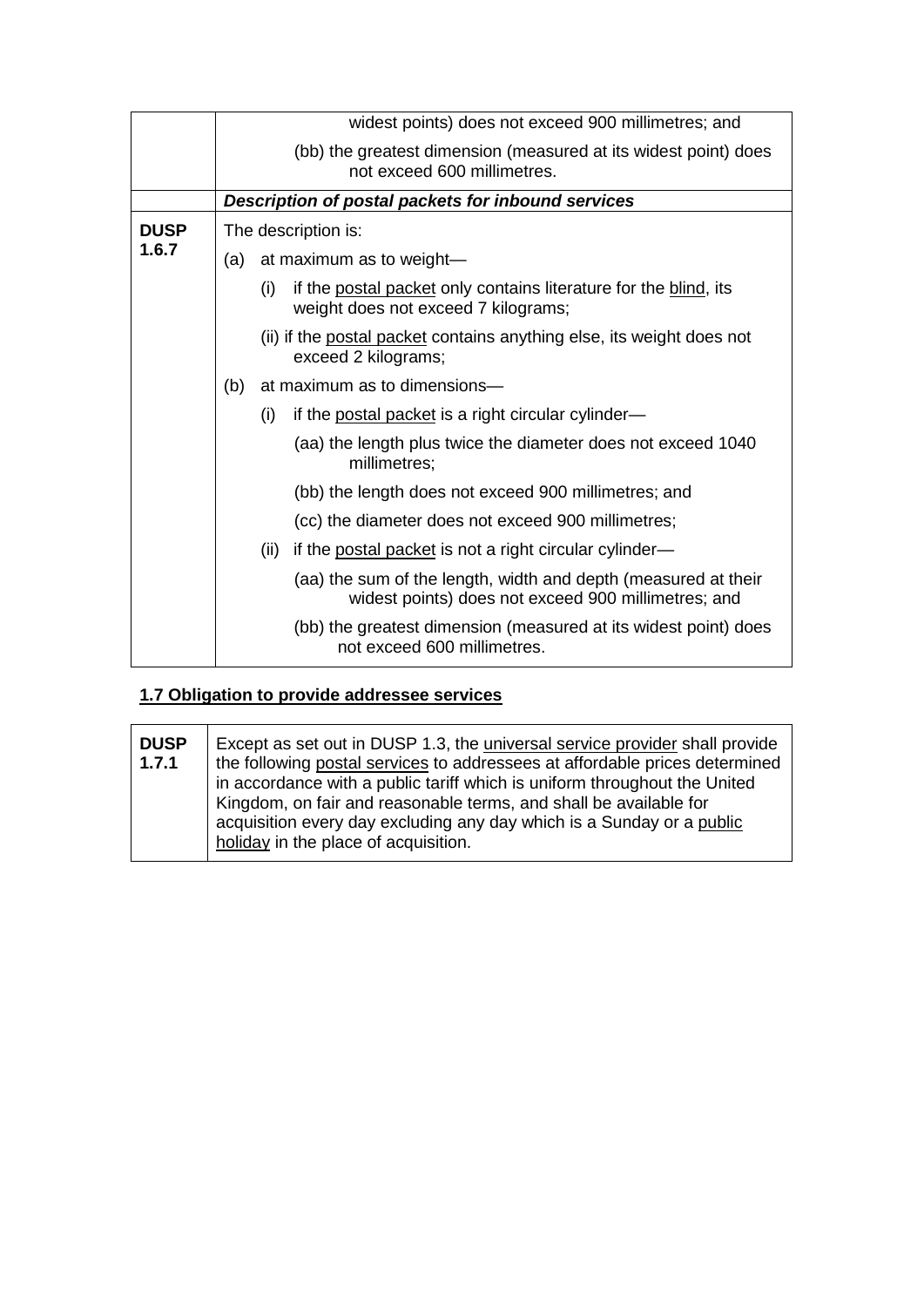|                         |                                                                                                                                                                                                                                                                                                                                                                                                                                                 | • Redirection services                                                                                                                                                                                                                                                                                           |  |  |
|-------------------------|-------------------------------------------------------------------------------------------------------------------------------------------------------------------------------------------------------------------------------------------------------------------------------------------------------------------------------------------------------------------------------------------------------------------------------------------------|------------------------------------------------------------------------------------------------------------------------------------------------------------------------------------------------------------------------------------------------------------------------------------------------------------------|--|--|
| <b>DUSP</b><br>1.7.1(a) | One or more services for addressees providing that during a specified<br>reasonable period all postal packets meeting the description in DUSP<br>1.6.4, that are to be delivered by the <i>universal service provider</i> to a<br>particular addressee should be conveyed to a postal address other than<br>that marked on the postal packet ("the redirection address") within a<br>reasonable period, save that this service is not required- |                                                                                                                                                                                                                                                                                                                  |  |  |
|                         |                                                                                                                                                                                                                                                                                                                                                                                                                                                 | (a) where the redirection address is outside the United Kingdom and-                                                                                                                                                                                                                                             |  |  |
|                         |                                                                                                                                                                                                                                                                                                                                                                                                                                                 | • the postal packet contains registered items, insured items or goods;<br>or                                                                                                                                                                                                                                     |  |  |
|                         |                                                                                                                                                                                                                                                                                                                                                                                                                                                 | the postal packet exceeds 100 grams in weight, 240 millimetres in<br>length, 165 millimetres in width or 25 millimetres in thickness.                                                                                                                                                                            |  |  |
|                         | (b)                                                                                                                                                                                                                                                                                                                                                                                                                                             | in relation to postal packets to a particular addressee or from a<br>particular sender or class of sender, where the provision of the service<br>in relation to those postal packets would create a substantial risk of<br>crime;                                                                                |  |  |
|                         | (c)                                                                                                                                                                                                                                                                                                                                                                                                                                             | where the address marked on the postal packet or the redirection<br>address relates to premises in relation to which it is reasonable not to<br>provide the service; or                                                                                                                                          |  |  |
|                         | (d)                                                                                                                                                                                                                                                                                                                                                                                                                                             | where the redirection address is a delivery office or a post office.                                                                                                                                                                                                                                             |  |  |
|                         |                                                                                                                                                                                                                                                                                                                                                                                                                                                 | <b>Post restante services</b>                                                                                                                                                                                                                                                                                    |  |  |
| <b>DUSP</b>             | One or more free of charge services for addressees, which provide-                                                                                                                                                                                                                                                                                                                                                                              |                                                                                                                                                                                                                                                                                                                  |  |  |
| 1.7.1(b)                | (a)                                                                                                                                                                                                                                                                                                                                                                                                                                             | for the address of any specified post office in the UK to be used as an<br>addressee's postal address for a reasonable period, and                                                                                                                                                                               |  |  |
|                         | (b)                                                                                                                                                                                                                                                                                                                                                                                                                                             | for postal packets meeting the description in DUSP 1.6.4 for that<br>addressee to be held at that post office for a reasonable period for<br>collection by the addressee, provided, in relation to any post office,<br>that it is reasonable for the post office concerned to be used to<br>provide the service. |  |  |
|                         | $\bullet$                                                                                                                                                                                                                                                                                                                                                                                                                                       | <b>Retention services</b>                                                                                                                                                                                                                                                                                        |  |  |
| <b>DUSP</b><br>1.7.1(c) | One or more services for addressees which provide for a delay for a<br>specified reasonable period to the target delivery date otherwise applicable<br>to any postal packets meeting the description in DUSP 1.6.4.                                                                                                                                                                                                                             |                                                                                                                                                                                                                                                                                                                  |  |  |

# **1.8 Obligation to provide access points for the universal service**

| <b>DUSP</b><br>1.8.1 | Except as OFCOM may have directed otherwise, the universal service<br>provider shall provide, or procure the provision of, letter boxes and other<br>access points for the purpose of providing the universal postal services<br>referred to in DUSP 1.6. |
|----------------------|-----------------------------------------------------------------------------------------------------------------------------------------------------------------------------------------------------------------------------------------------------------|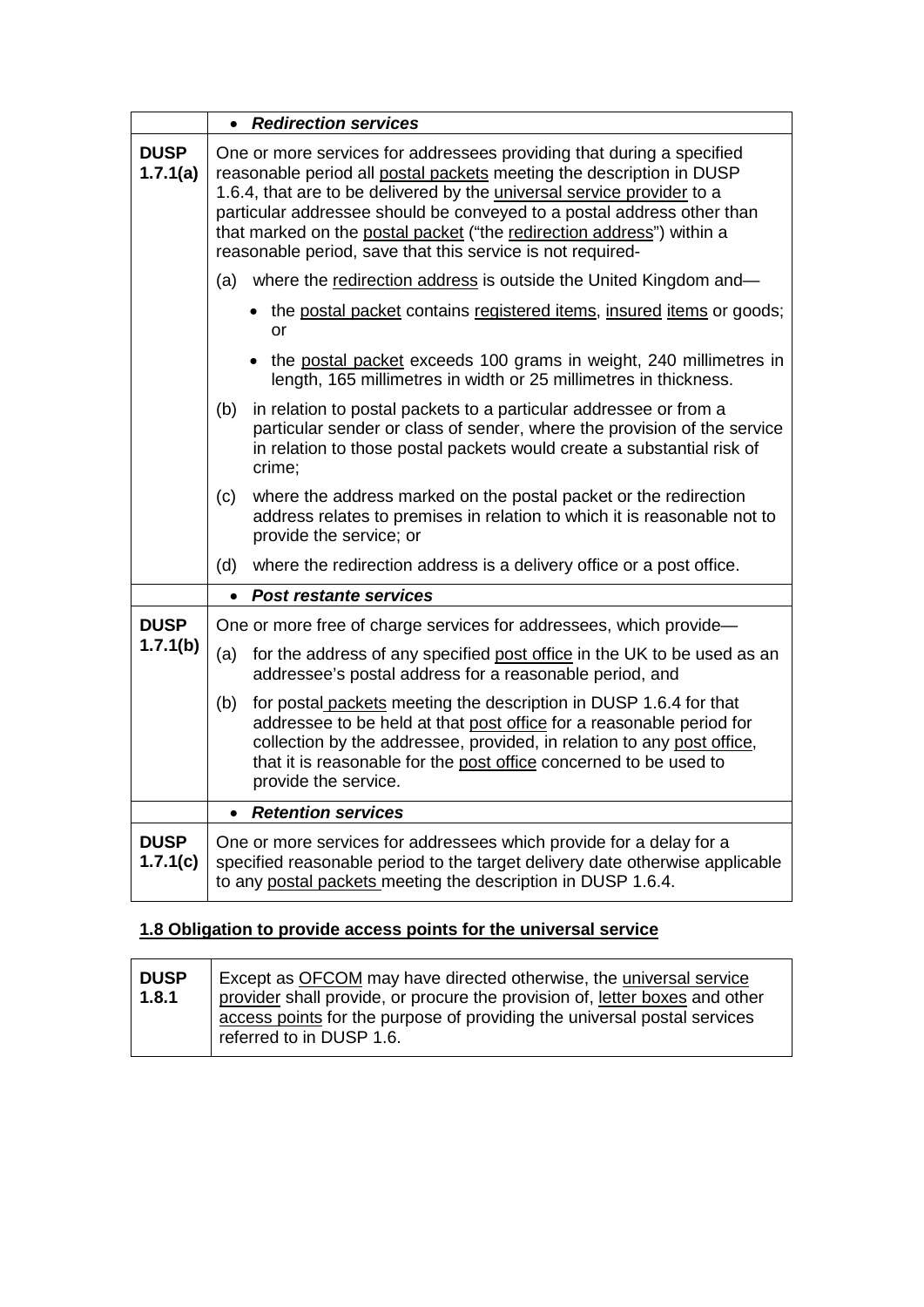| <b>DUSP</b>            | In particular the <i>universal service provider</i> must ensure that-                                                                                                                                                                                                                                                                                                                                                                                                                                                    |  |  |  |
|------------------------|--------------------------------------------------------------------------------------------------------------------------------------------------------------------------------------------------------------------------------------------------------------------------------------------------------------------------------------------------------------------------------------------------------------------------------------------------------------------------------------------------------------------------|--|--|--|
| 1.8.2                  | (a) in the UK as a whole, the distribution of <u>letter boxes</u> is such that there<br>is a letter box within half a mile of the premises of not less than 98% of<br>users of postal services; and                                                                                                                                                                                                                                                                                                                      |  |  |  |
|                        | (b) in the case of any users of postal services whose premises are not<br>within half a mile of a letter box or other access point, the universal<br>service provider shall provide, or procure the provision of, access to<br>the universal service in a manner which sufficiently meets the<br>reasonable needs of such users, having regard to the costs and<br>operational practicalities of doing so; and                                                                                                           |  |  |  |
|                        | (c) the distribution of access points capable of receiving the largest<br>relevant postal packets and registered items is such that -                                                                                                                                                                                                                                                                                                                                                                                    |  |  |  |
|                        | in the UK as a whole the premises of not less than 95% of users<br>(i)<br>of postal services are within 5 kilometres of such an access point;<br>and                                                                                                                                                                                                                                                                                                                                                                     |  |  |  |
|                        | in all postcode areas the premises of not less than 95% of users<br>(ii)<br>of postal services are within 10 kilometres of such an access<br>point, and such access points are available to the public in<br>accordance with conveniently published schedules.                                                                                                                                                                                                                                                           |  |  |  |
| <b>DUSP</b><br>1.8.2A  | If exceptional circumstances exist such that pursuant to DUSP 1.3.2 no<br>collection is required from a particular access point, that access point shall<br>be taken into account for the purposes of DUSP 1.8.2 except as follows:                                                                                                                                                                                                                                                                                      |  |  |  |
|                        | (a) If the exceptional circumstances concerned are those set out in<br>paragraphs 5 (health and safety), 10 (difficulty of access: other) or 12<br>(anticipatory temporary health and safety closure), no account shall be<br>taken of the access point if the exceptional circumstances concerned<br>have persisted for 12 months or longer; and<br>(b) If the exceptional circumstances concerned are those set out in<br>paragraph 8 (third party blockage), account shall be taken of the<br>access point if either: |  |  |  |
|                        | (i) a collection is made from that access point at least once per<br>week; or                                                                                                                                                                                                                                                                                                                                                                                                                                            |  |  |  |
|                        | a collection is not made from that access point at least once per<br>(ii)<br>week but the exceptional circumstances concerned have<br>persisted for less than 12 months.                                                                                                                                                                                                                                                                                                                                                 |  |  |  |
| <b>DUSP</b><br>1.8.2AA | The universal service provider shall within 3 months from 31 March each<br>year provide an annual report to <b>OFCOM</b> on its provision of letter boxes in<br>the UK. The report shall include the following information:                                                                                                                                                                                                                                                                                              |  |  |  |
|                        | the percentage of users of postal services across the UK with a letter<br>(a)<br>box within half a mile, by straight line distance, of their premises as<br>at 31 March that year, including details of any system used and steps<br>taken to produce this calculation;                                                                                                                                                                                                                                                  |  |  |  |
|                        | the total number of letter boxes nationwide and per nation as at 31<br>(b)<br>March that year, including a comparison with the previous year<br>(except in the first year); and                                                                                                                                                                                                                                                                                                                                          |  |  |  |
|                        | the number of customer complaints received by the universal service<br>(c)<br>provider as at 31 March that year in relation to the provision and / or                                                                                                                                                                                                                                                                                                                                                                    |  |  |  |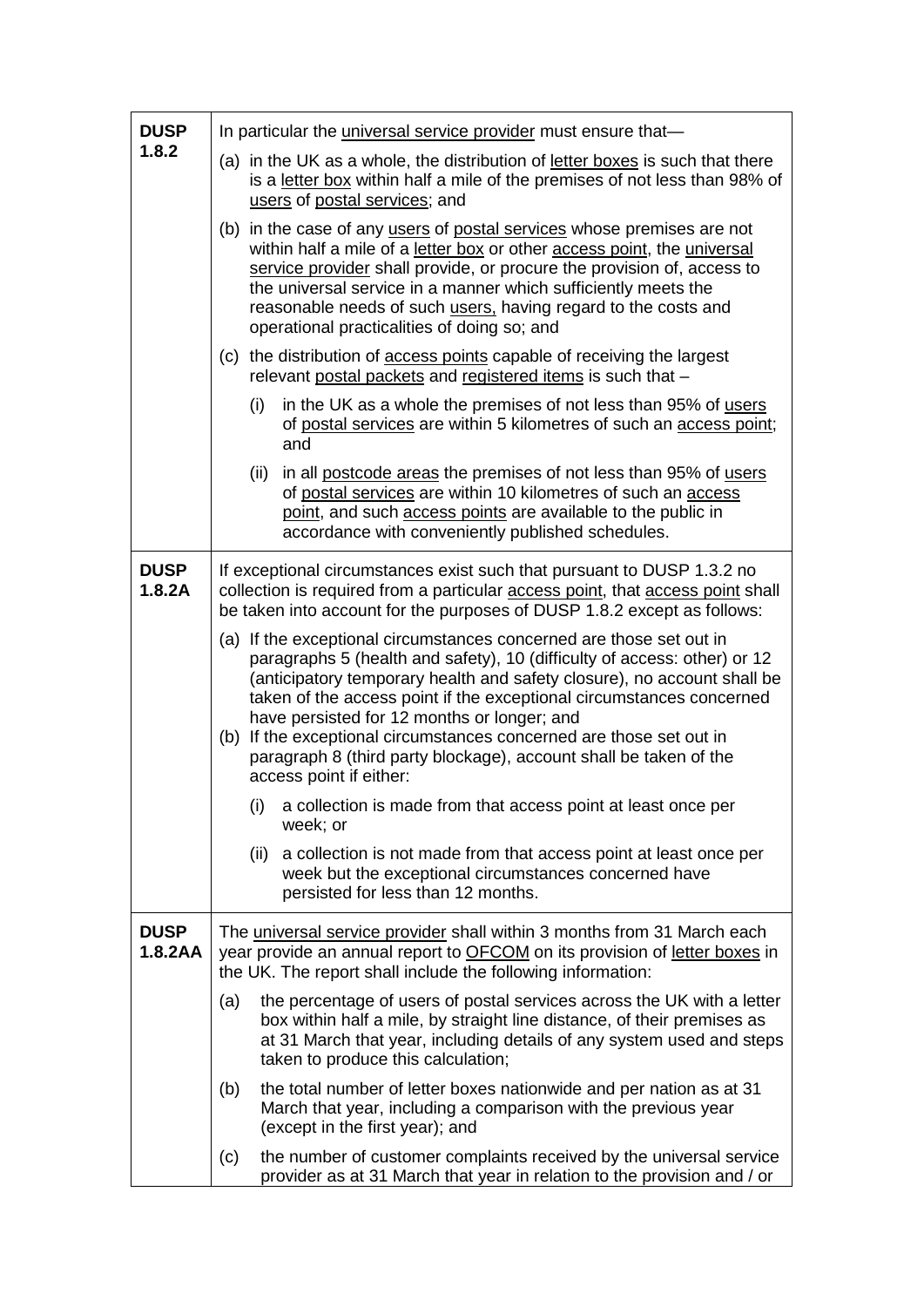|                      | location of letter boxes (not including complaints regarding specified<br>collection times).<br>The universal service provider shall publish the report on its website within<br>3 months from 31 March each year.                                                                                                                                                                                                            |
|----------------------|-------------------------------------------------------------------------------------------------------------------------------------------------------------------------------------------------------------------------------------------------------------------------------------------------------------------------------------------------------------------------------------------------------------------------------|
| <b>DUSP</b><br>1.8.3 | The universal service provider shall establish, maintain, and review<br>annually a statement of arrangements to ensure that users of postal<br>services whose premises are not within 10 kilometres of an access point<br>provided pursuant to DUSP 1.8.2(c) will be provided with reasonable<br>access to such facilities.                                                                                                   |
| <b>DUSP</b><br>1.8.4 | The universal service provider shall establish, maintain and review<br>annually a statement of arrangements to ensure that users of postal<br>services who are blind, partially sighted, infirm through age, chronically<br>sick, or disabled are able to post postal packets using the universal<br>services regularly and as far as possible without significant cost to those<br>users attributable to their difficulties. |

## **1.9 Obligation to meet performance targets**

| <b>DUSP</b><br>1.9.1 | The universal service provider shall meet the performance targets set out<br>in Table 1 and in Table 2 for the <i>universal services</i> included in that Table,<br>measured on average in the United Kingdom as a whole throughout the<br>periods of 12 months ending on 31 March in each year, excluding the<br>Christmas period. |  |
|----------------------|-------------------------------------------------------------------------------------------------------------------------------------------------------------------------------------------------------------------------------------------------------------------------------------------------------------------------------------|--|
| <b>DUSP</b><br>1.9.2 | The universal service provider shall monitor or procure the monitoring of its<br>performance in relation to the standards set out in Table 1 using an<br>appropriate testing methodology.                                                                                                                                           |  |
| <b>DUSP</b><br>1.9.3 | The universal service provider shall subject its monitoring to review<br>annually as set out in Table 1, where:                                                                                                                                                                                                                     |  |
|                      | <b>Method A</b> means the <i>universal service provider</i> shall appoint an<br>(a)<br>independent person to test and give an opinion on the suitability of<br>the methodology used; and                                                                                                                                            |  |
|                      | Method B means the universal service provider shall permit and<br>(b)<br>cooperate with audit of its monitoring by persons appointed by<br><b>OFCOM</b> with the agreement of the <i>universal service provider</i> , which<br>shall not be unreasonably withheld.                                                                  |  |
| <b>DUSP</b><br>1.9.4 | The universal service provider shall monitor or procure the monitoring of its<br>performance in relation to the D+3 standard set out in Table 2 for USO<br>outgoing European Union services using an appropriate testing<br>methodology.                                                                                            |  |
| <b>DUSP</b><br>1.9.5 | Where a standard in Table 1 or Table 2 is expressed by reference to<br>deemed delivery, this shall entail no obligation to monitor separately each<br>one of the ways in which deemed delivery may be achieved.                                                                                                                     |  |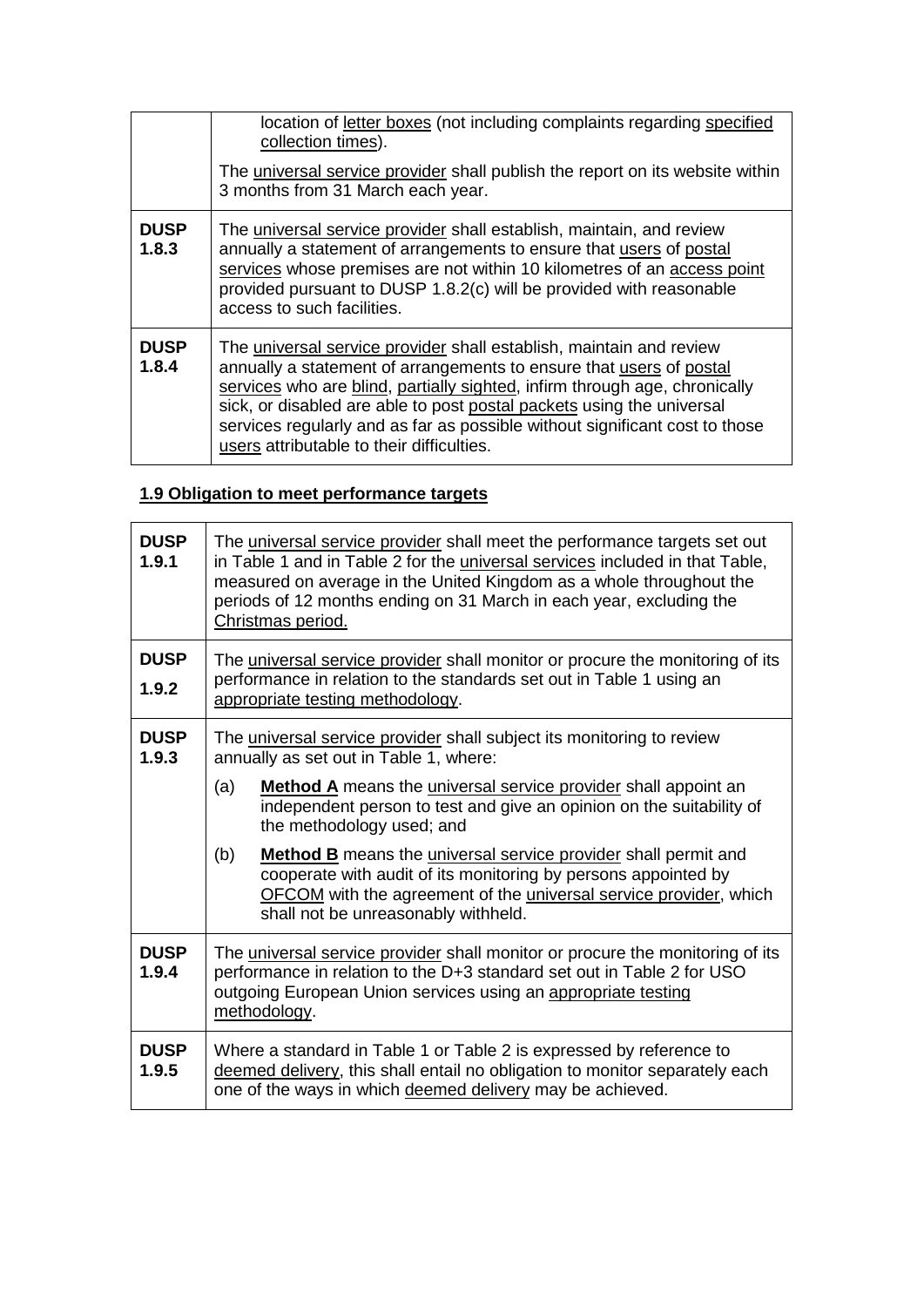| <b>DUSP</b><br>1.9.6 | The universal service provider shall at all times maintain and comply with a<br>code of practice for identifying the incidence of, and addressing the causes<br>of, significant failure to meet the performance targets in relation to any |
|----------------------|--------------------------------------------------------------------------------------------------------------------------------------------------------------------------------------------------------------------------------------------|
|                      | postcode districts within a postcode area in which the performance targets<br>overall are met.                                                                                                                                             |

## **Table 1 – domestic standards, performance targets and monitoring**

| <b>USO</b>                        | <b>Standard</b>                                                                                                                                                                                                                                                                                     | <b>Performance</b><br>target $(\%)$ | <b>Review of</b><br>monitoring<br>method |
|-----------------------------------|-----------------------------------------------------------------------------------------------------------------------------------------------------------------------------------------------------------------------------------------------------------------------------------------------------|-------------------------------------|------------------------------------------|
| <b>Deliveries</b>                 |                                                                                                                                                                                                                                                                                                     |                                     |                                          |
| <b>DUSP</b><br>1.4.1 and<br>1.4.2 | Delivery routes completed each day upon<br>which a delivery is required by DUSP 1.4.1<br>and DUSP 1.4.2.                                                                                                                                                                                            | 99.90                               | A                                        |
|                                   | Postal packets deemed delivered in the UK<br>in the provision of the universal service.                                                                                                                                                                                                             | 99.50                               | B                                        |
| <b>DUSP</b><br>1.10.1             | Deliveries made every day upon which a<br>delivery is required by DUSP 1.4.1 and<br>DUSP 1.4.2, by the latest delivery time<br>published in accordance with DUSP 1.10.1.                                                                                                                            | N/A                                 | B                                        |
| <b>Collections</b>                |                                                                                                                                                                                                                                                                                                     |                                     |                                          |
| DUSP 1.5                          | Public access points used in the provision of<br>any postal service provided pursuant to<br>DUSP 1.6, served each day upon which a<br>collection is required by DUSP 1.5.                                                                                                                           | 99.90                               | A                                        |
| <b>DUSP 1.5</b><br>and 1.10.1     | Collections made every day upon which a<br>collection is required by DUSP 1.5 from<br>letter boxes and other public access points<br>used in the provision of any domestic<br>service provided pursuant to DUSP 1.6, at<br>or after the final time of collection advertised<br>on the access point. | N/A                                 | A                                        |
|                                   | <b>Domestic end-to-end services</b>                                                                                                                                                                                                                                                                 |                                     |                                          |
| <b>DUSP</b><br>1.6.1(a)           | USO priority services: services provided<br>pursuant to DUSP 1.6.1(a) deemed<br>delivered with an actual routing time of D+1.                                                                                                                                                                       | 93.0                                | B                                        |
| <b>DUSP</b><br>1.6.1(a)           | USO priority services provided pursuant to<br>DUSP 1.6.1(a), purchased by postage<br>stamp and by meter: deemed delivered with<br>an actual routing time of D+1 in each<br>postcode area apart from HS, KW and ZE.                                                                                  | 91.5                                | B                                        |
| <b>DUSP</b><br>1.6.1(a)           | USO priority services provided pursuant to<br>DUSP 1.6.1(a), purchased by postage<br>stamp and by meter: deemed delivered with<br>an actual routing time of D+1 in each of the                                                                                                                      | N/A                                 | B                                        |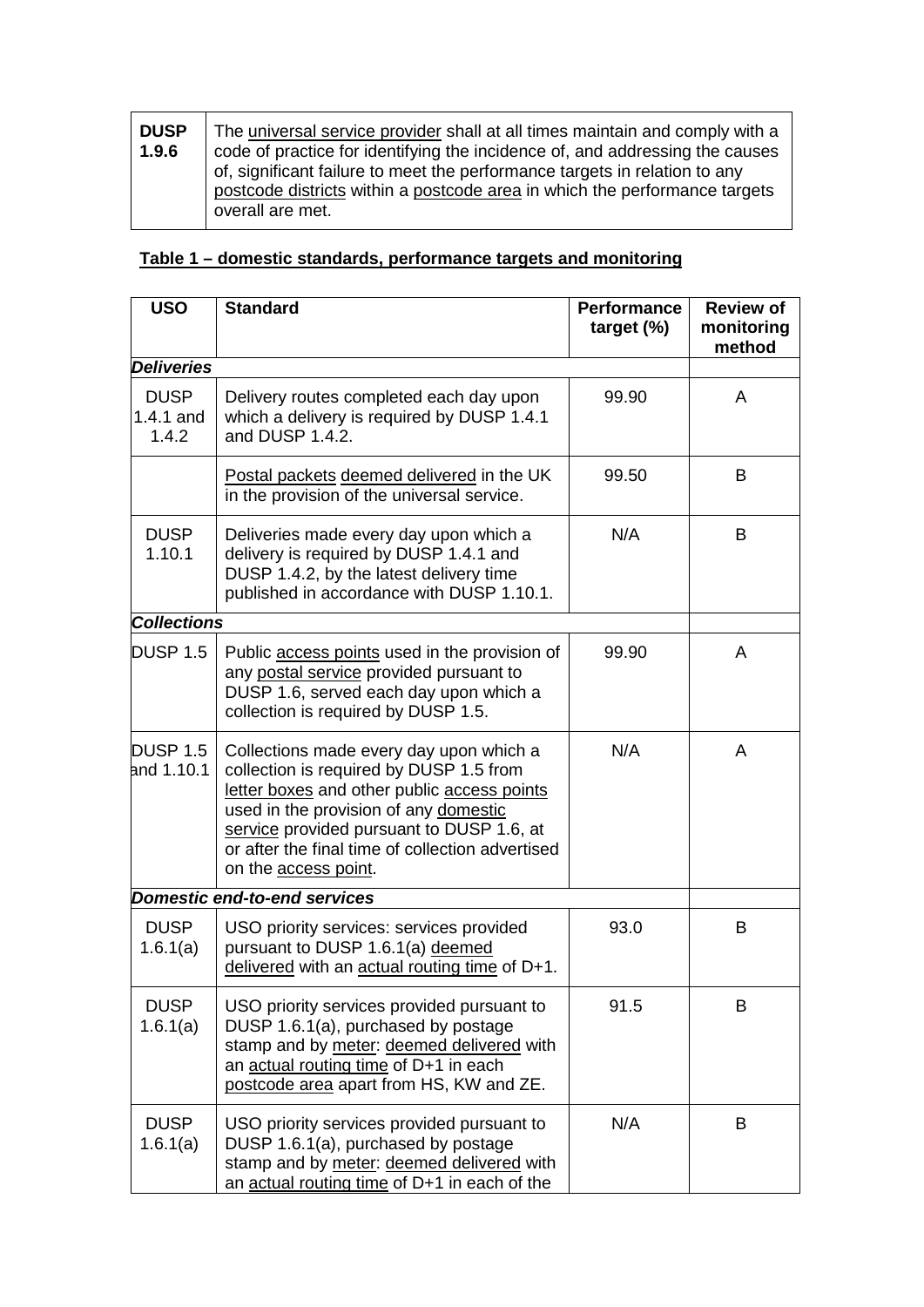|                         | postcode areas HS, KW and ZE.                                                                                                                                                                                                             |      |   |
|-------------------------|-------------------------------------------------------------------------------------------------------------------------------------------------------------------------------------------------------------------------------------------|------|---|
| <b>DUSP</b><br>1.6.1(b) | USO standard services provided pursuant to<br>DUSP 1.6.1(b) for postal packets: deemed<br>delivered with an actual routing time of D+3.                                                                                                   | 98.5 | в |
| <b>DUSP</b><br>1.6.1(d) | USO registered and insured services for<br>postal packets weighing no more than 10<br>kilograms, provided pursuant to DUSP<br>1.6.1(d): deemed delivered with an actual<br>routing time as specified in accordance with<br>DUSP 1.6.1(d). | 99.0 | Α |

## **Table 2 – EU standards and performance targets**

| <b>USO</b>              | <b>Standard</b>                                                                                                                    | <b>Performance</b><br>target $(\%)$ |
|-------------------------|------------------------------------------------------------------------------------------------------------------------------------|-------------------------------------|
| <b>DUSP</b><br>1.6.1(g) | USO incoming European Union services provided<br>pursuant to DUSP 1.6.1(g) deemed delivered with an<br>actual routing time of D+3. | 85                                  |
| <b>DUSP</b><br>1.6.1(g) | USO incoming European Union services provided<br>pursuant to DUSP 1.6.1(g) deemed delivered with an<br>actual routing time of D+5. | 97                                  |
| <b>DUSP</b><br>1.6.1(f) | USO outgoing European Union services provided<br>pursuant to DUSP 1.6.1(f) deemed delivered with an<br>actual routing time of D+3. | 85                                  |
| <b>DUSP</b><br>1.6.1(f) | USO outgoing European Union services provided<br>pursuant to DUSP 1.6.1(f) deemed delivered with an<br>actual routing time of D+5. | 97                                  |

# **1.10 Obligation to notify and publish information**

| <b>DUSP</b><br>1.10.1 |     | The universal service provider shall publish in such a manner as will<br>ensure reasonable publicity for it, and maintain, clear and up-to-date<br>information concerning- |
|-----------------------|-----|----------------------------------------------------------------------------------------------------------------------------------------------------------------------------|
|                       | (a) | the brand names of the services it provides with a view to meeting its<br>obligations under DUSP 1.6 and 1.7;                                                              |
|                       | (b) | the terms and conditions of those services (including prices); and                                                                                                         |
|                       | (C) | its latest delivery times and its specified collection times.                                                                                                              |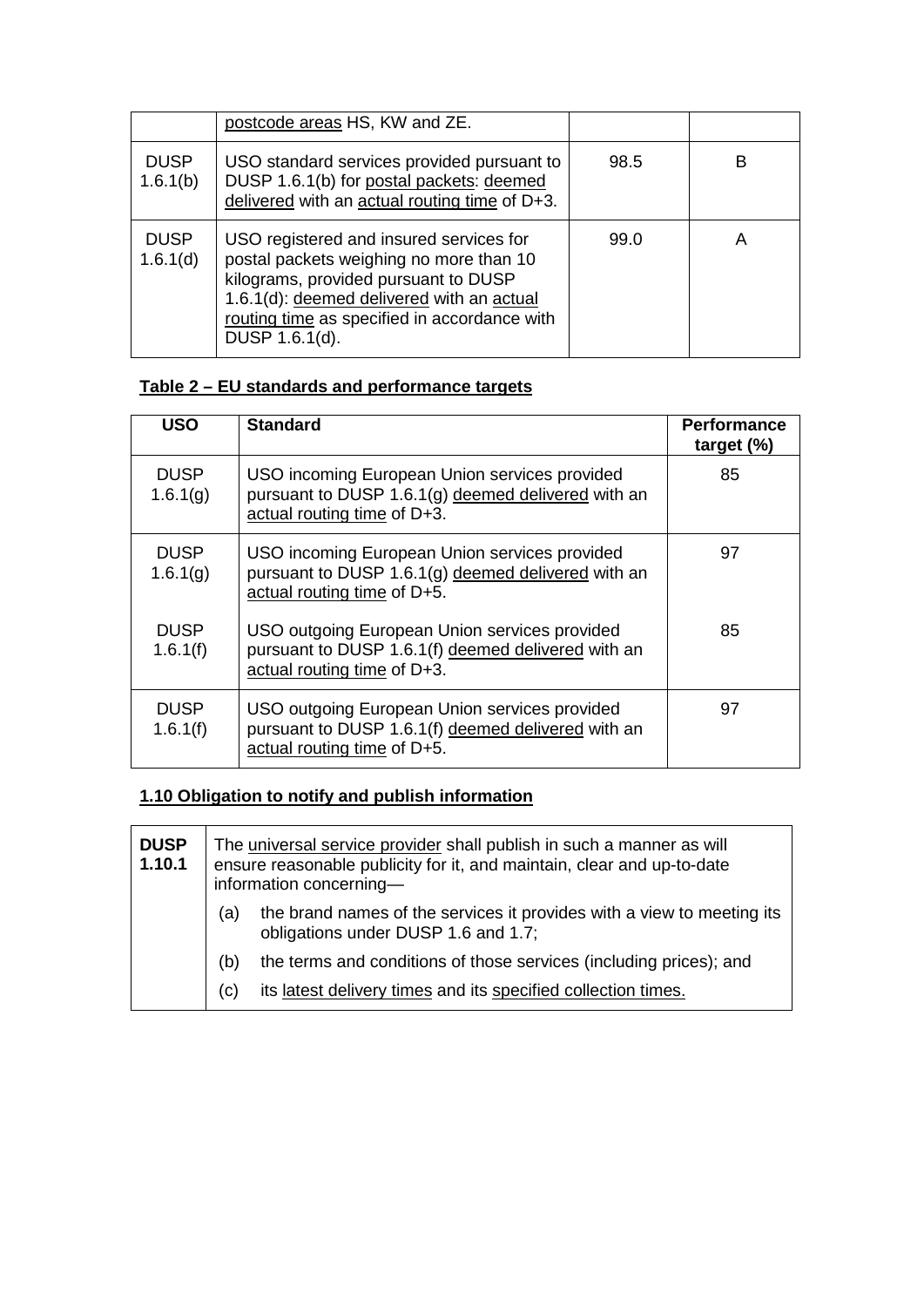| <b>DUSP</b><br>1.10.2 | The universal service provider shall notify OFCOM and the Consumer<br>Advocacy Bodies of, and publish in such a manner as will ensure<br>reasonable publicity for it, details of any changes it intends to make to the<br>following information, at least one month in advance of the date on which<br>the relevant change is intended to be implemented- |  |
|-----------------------|-----------------------------------------------------------------------------------------------------------------------------------------------------------------------------------------------------------------------------------------------------------------------------------------------------------------------------------------------------------|--|
|                       | the brand names of the services it provides with a view to meeting its<br>(a)<br>obligations under DUSP 1.6 and 1.7;                                                                                                                                                                                                                                      |  |
|                       | (b)<br>the terms and conditions of those services, including prices, with the<br>exception of any reduction in prices;                                                                                                                                                                                                                                    |  |
|                       | (c)<br>its specified collection times; and                                                                                                                                                                                                                                                                                                                |  |
|                       | (d)<br>every re-classification of <b>access points</b> that will result in an <b>access</b><br>point's specified collection time starting earlier.                                                                                                                                                                                                        |  |
| <b>DUSP</b><br>1.10.3 | The universal service provider shall publish, in such a manner as will<br>ensure reasonable publicity for them, its statement of arrangements under<br>DUSP 1.8.3 (access arrangements for premises more than 10 km from<br>access points) and DUSP 1.8.4 (access arrangements for those facing<br>mobility challenges).                                  |  |
| <b>DUSP</b><br>1.10.4 | The universal service provider shall notify OFCOM and the Consumer<br>Advocacy Bodies and publish, no later than two months from the end of<br>each quarter, its performance for that quarter in relation to-                                                                                                                                             |  |
|                       | (a)<br>all the standards in Table 1; and                                                                                                                                                                                                                                                                                                                  |  |
|                       | the D+3 standard for the European Union outgoing service required<br>(b)<br>by DUSP 1.6.1(f).                                                                                                                                                                                                                                                             |  |
| <b>DUSP</b><br>1.10.5 | The universal service provider shall notify OFCOM and the Consumer<br>Advocacy Bodies and publish in such a manner as will ensure reasonable<br>publicity for it, no later than two months from the end of each Christmas<br>period, its performance during that Christmas period in relation to-                                                         |  |
|                       | (a)<br>the D+3 standard for the European Union outgoing service required<br>by DUSP $1.6.1(f)$ ; and                                                                                                                                                                                                                                                      |  |
|                       | (b)<br>all the standards in Table 1 apart from-                                                                                                                                                                                                                                                                                                           |  |
|                       | deliveries made every day upon which a delivery is required in<br>(i)<br>the area in question by the latest delivery time notified to<br>OFCOM in accordance with DUSP 1.10.2; and                                                                                                                                                                        |  |
|                       | collections made each day upon which a collection is required in<br>(ii)<br>the area in question from letter boxes and other access points<br>used in the provision of any domestic service provided pursuant<br>to DUSP 1.6, at or after the final time of collection advertised on<br>the access point.                                                 |  |
| <b>DUSP</b><br>1.10.6 | The universal service provider shall notify OFCOM and the Consumer<br>Advocacy Bodies and publish in such a manner as will ensure reasonable<br>publicity for it, no later than three months from 31 March each year, its<br>performance in relation to the following standards for the period of 12                                                      |  |